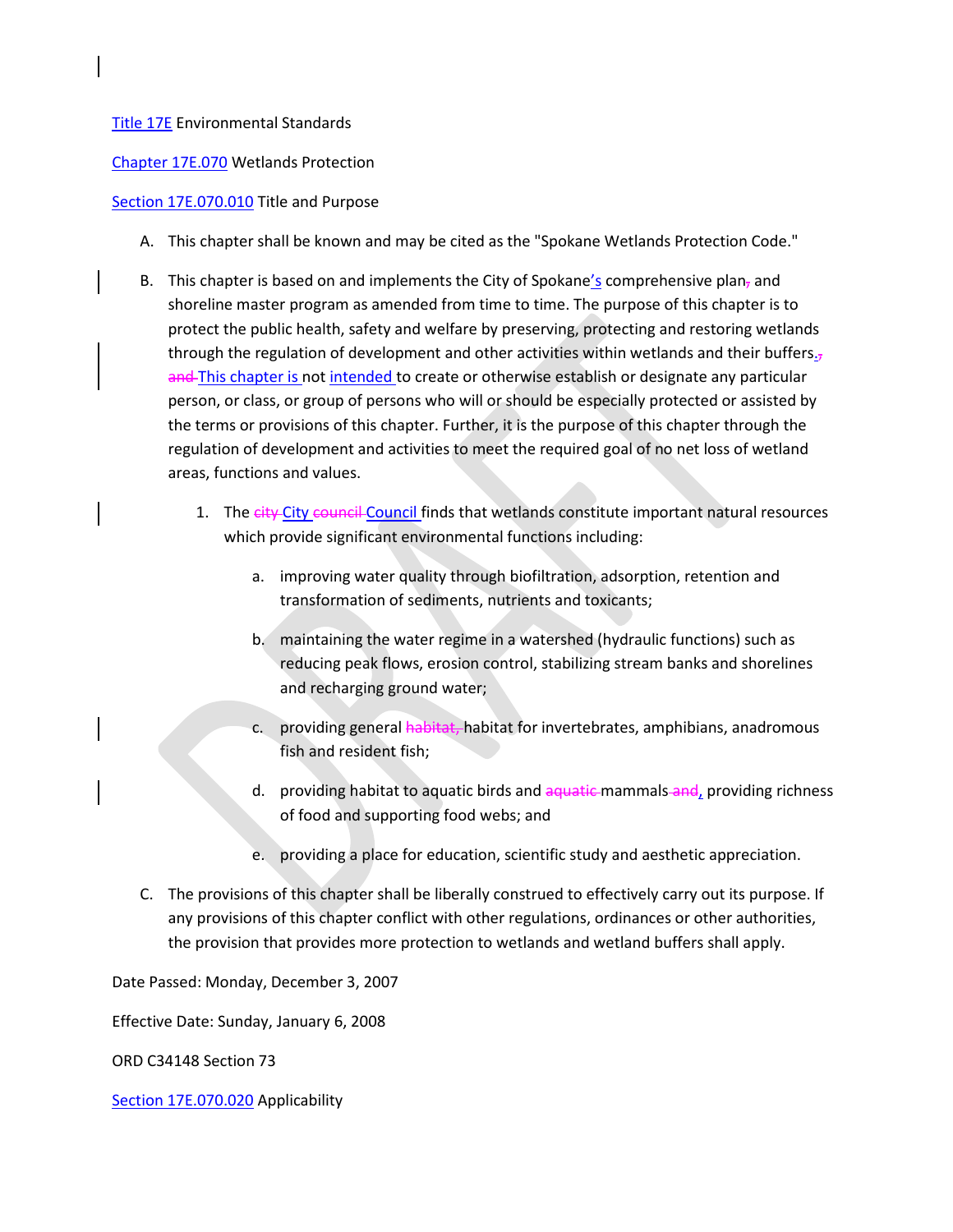- A. The requirements of this chapter apply to all activities and development occurring in a wetland or wetland buffer, as defined in this chapter. Property located in a wetland or wetland buffer as defined in this chapter is subject to both its zoning classification regulations and to the additional requirements imposed under this chapter. In any case where there is a conflict between the provisions of the underlying zone and this chapter, the provisions of this chapter shall apply.
- B. Wetlands are those areas, designated in accordance with the most current edition of the federal wetland delineation manual and applicable regional supplementsWashington State Wetland Identification and Delineation Manual, that are inundated or saturated by surface water or ground water at a frequency and duration sufficient to support, and that under normal circumstances do support, a prevalence of vegetation typically adapted for life in saturated soil conditions. Wetlands generally include swamps, marshes, bogs and similar areas. Wetlands do not include those artificial wetlands intentionally created from non-wetland sites, including, but not limited to, irrigation and drainage ditches, grass-lined swales, canals, detention facilities, wastewater treatment facilities, farm ponds and landscape amenities, or those wetlands created after July 1, 1990, that were unintentionally created as a result of the construction of a road, street or highway. Wetlands may include those artificial wetlands intentionally created from non-wetland areas created to mitigate conversion of wetlands. All areas within the City meeting the wetland designation criteria in the federal wetland delineation manual and applicable regional supplementsIdentification and Delineation Manual, regardless of any formal identification, are hereby designated critical areas and are subject to the provisions of this chapter.
- C. Nothing contained in this chapter is intended to be nor shall be construed to create or form the basis for liability on the part of the City, or its officers, officials, employees or agents for any injury or damage resulting from the failure of any owner of property or land to comply with the provisions of this chapter, or by reason or in consequence of any inspection, notice, order, certificate, permission or approval authorized or issued in connection with the implementation or enforcement of this chapter, or by reason of any action or inaction on the part of the City related in any manner to the enforcement of this chapter by its officers, officials, employees or agents.

### Date Passed: Monday, December 3, 2007

Effective Date: Sunday, January 6, 2008

#### ORD C34148 Section 73

[Section 17E.070.030](https://my.spokanecity.org/smc/?Section=17E.070.030) Identification, Designation and Mapping of Wetlands

A. Wetland Maps.

The approximate location and extent of wetlands in the City is compiled in the City's wetlands inventory. Their approximate location is displayed on City maps. The foregoing maps are to be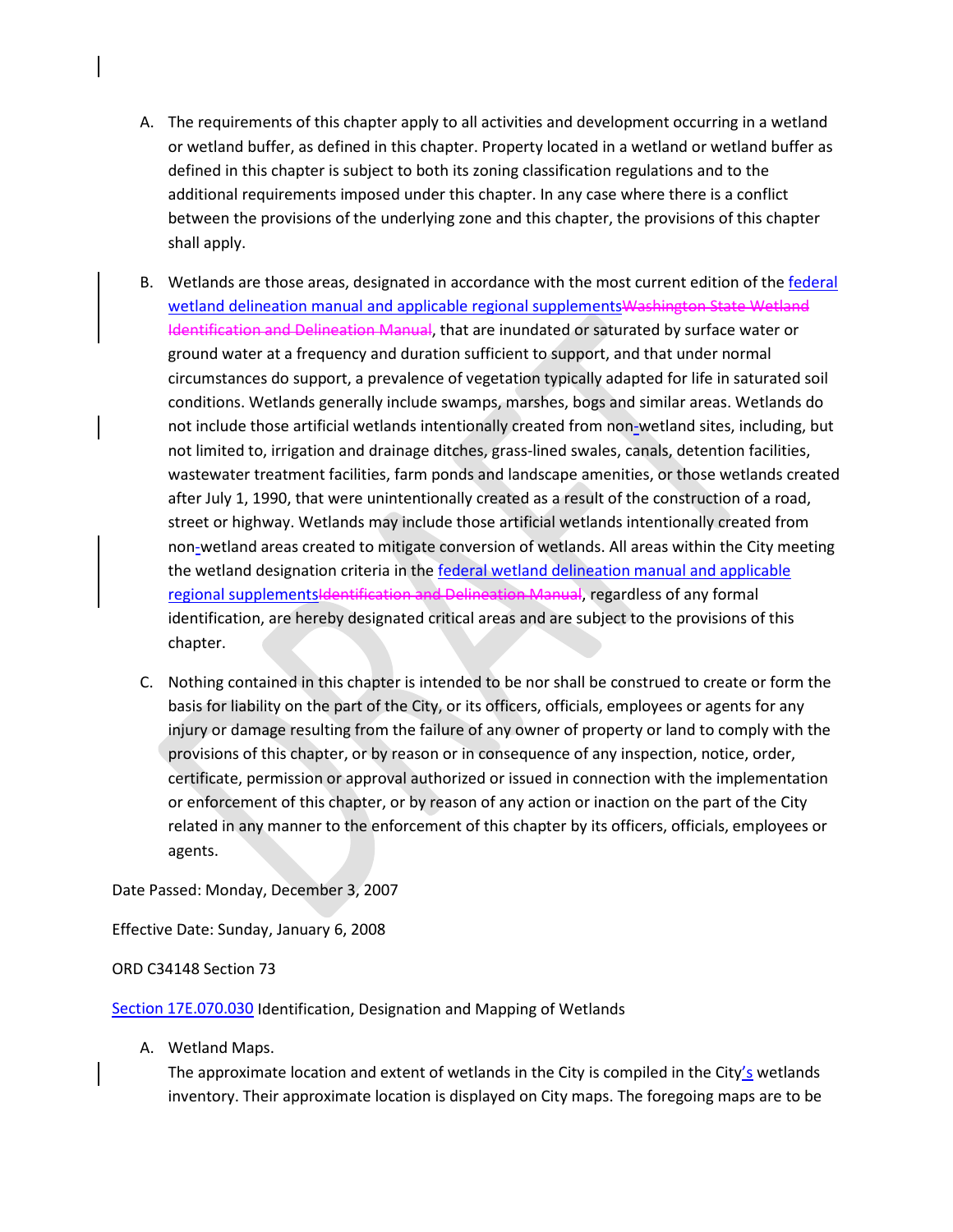used as a guide for the City, project applicants and/or property owners, and may be continuously updated as new wetlands are identified. The maps are references and do not provide a final wetlands designation or delineation. Wetlands of any size and state of isolation are regulated under the provisions of this ordinance. Wetlands not shown on City maps or wetlands inventory are presumed to exist in the eity-City and are protected under the provisions of this chapter. In the event that any of the wetland designations shown on the wetland inventory or maps conflict with the criteria set forth in this chapter, the criteria shall control.

- B. Determination of Wetland Boundary.
	- 1. The applicant shall, through the performance of a field investigation by a qualified professional wetland scientist applying the wetland definition provided in this chapter and in [SMC 17A.020.230](https://my.spokanecity.org/smc/?Section=17A.020.230) and as part of the wetlands report requirement found in this chapter, provide a site analysis including: a determination of the exact location of the wetland boundary; an analysis of wetland functions and values; and a wetland rating according to the wetlands rating system criteria adopted in **SMC 17E.070.100.** Qualified wetland scientists shall perform wetland delineations using the Federal Manual for Identifying and Delineating Jurisdictional Wetlands (1987), Interim Regional Supplement: Arid West Wetlands ManualFinal Regional Supplement (20062008), and Washington State Wetlands Identification and Delineation Manual as revised or supplemented. The director, upon consultation with the department Department of ecologyEcology, may determine that wetland identification and delineations made prior to adoption of these standards, or for a different use requiring permit changes, require a new determination by a qualified wetland scientist. Wetland determinations are subject to Corps Regulatory Guidance Letter (RGL) 05-02, 2005 and expire after five years from the date of determination and must follow requirements for review by a qualified wetland scientist upon expiration of the five-year limitation.
	- 2. Where an applicant has provided a delineation of a wetland boundary, the department shall verify the accuracy of, and may render adjustments to, the boundary delineation. and the The applicant may be charged by the department for costs incurred in verifying the accuracy of the delineation. In the event the adjusted boundary delineation is contested by the applicant, the department may, at the applicant's expense, obtain the services of a second wetlands scientist to perform a delineation. The second delineation shall be final, unless appealed to the hearing examiner.

Date Passed: Monday, December 3, 2007

Effective Date: Sunday, January 6, 2008

ORD C34148 Section 73

[Section 17E.070.040](https://my.spokanecity.org/smc/?Section=17E.070.040) Regulated Activities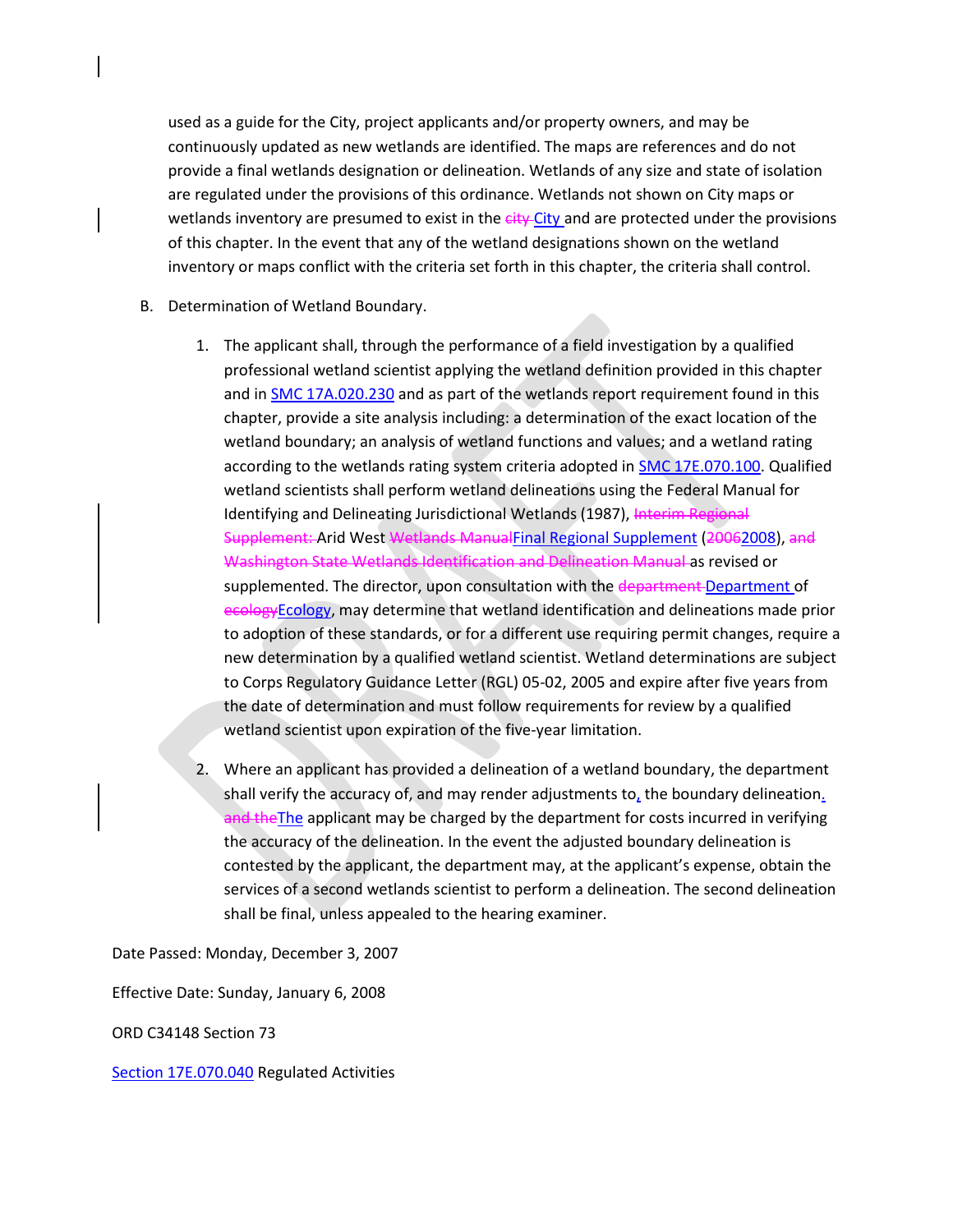- A. No regulated activity shall be undertaken in a wetland or wetland buffer without submitting a critical areas checklist as provided at i[n SMC 17 E.070.080](https://my.spokanecity.org/smc/?Section=17E.070.080) and first obtaining required permits. Uses and activities in wetlands are only allowed as conditional use permits or planned unit developments under the provisions of the City zoning code. Unless expressly provided otherwise in this chapter, regulated activities include any of the following activities which occur in a wetland or its buffer:
	- 1. Removal, excavation, grading or dredging of soil, sand, gravel or other similar materials.
	- 2. Dumping, discharging or filling with any material.
	- 3. Draining  $or_{t}$  flooding, or disturbing of the water level or water table.
	- 4. Driving of pilings.
	- 5. Placing of obstructions.
	- 6. Construction, reconstruction, demolition or expansion of any structure.
	- 7. The removal, cutting, clearing, harvesting, shading or intentional burning of any vegetation, including removal of snags or dead or downed woody material, or planting of non-native vegetation that would degrade the wetland, provided that these activities are not part of a forest practice governed under chapter 76.09 RCW and its rules.
	- 8. Activities that restrict, increase or otherwise measurably alter the hydrology, water quality or limnology of the wetland.
	- 9. Construction or installation of streets or utilities; and
	- 10. Construction and maintenance of pervious trails.
- B. Where a regulated activity is proposed which would be partly inside and partly outside a wetland or wetland buffer, a wetland permit shall be required for the entire regulated activity. The standards of this chapter shall apply only to that part of the regulated activity which occurs inside the delineated boundaries of a wetland or a wetland buffer, provided all activities that occur outside a wetland or wetland buffer are prohibited from negatively impacting a wetland or wetland buffer.

Date Passed: Monday, December 3, 2007

Effective Date: Sunday, January 6, 2008

ORD C34148 Section 73

[Section 17E.070.050](https://my.spokanecity.org/smc/?Section=17E.070.050) Unregulated Activities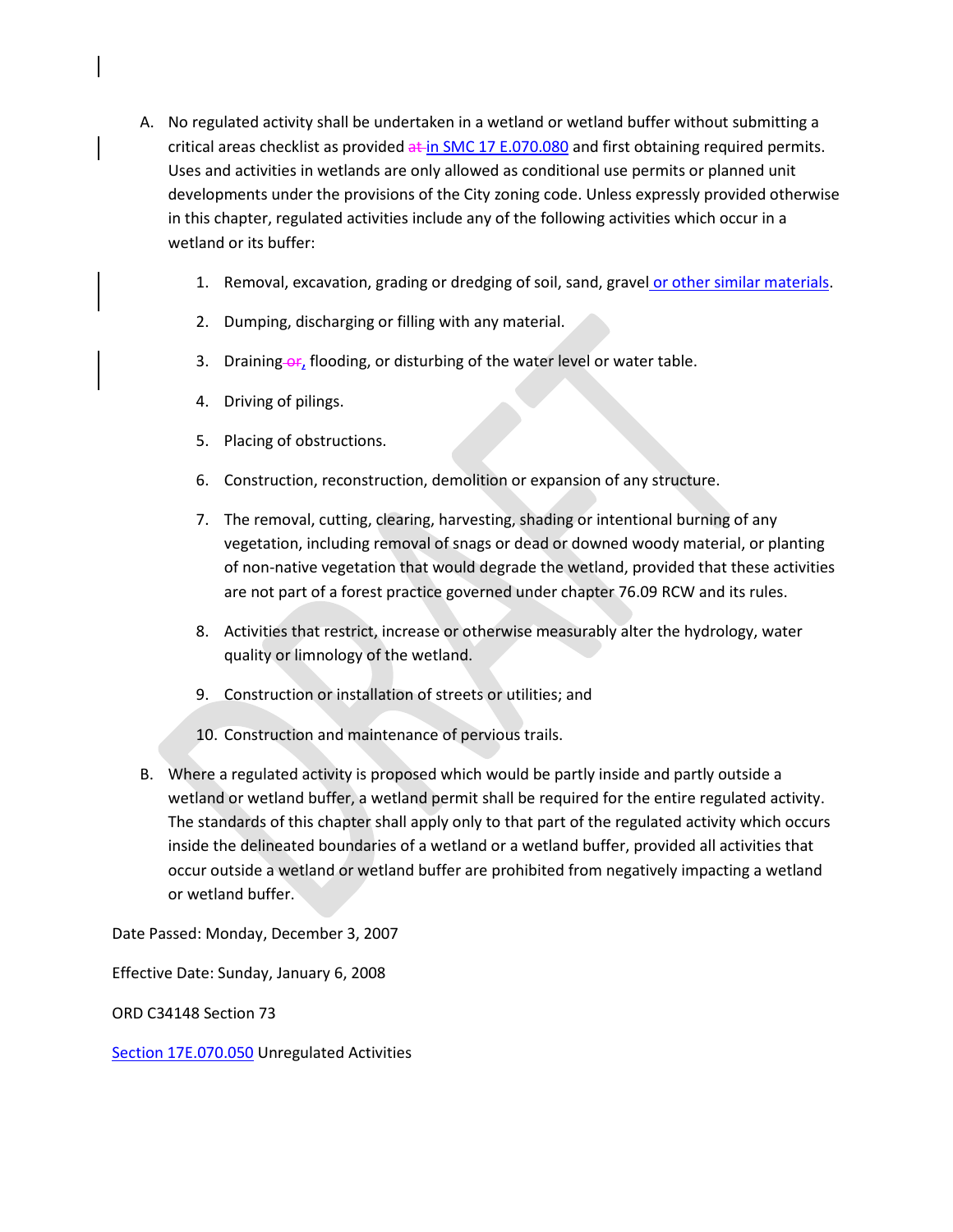- A. The following activities are exempt from the requirement to obtain a permit and are allowed within a wetland or wetland buffer to the extent that they are not prohibited by other local, state or federal law, and do not degrade a wetland or wetland buffer, and are reviewed by the City prior to any action:
	- 1. Conservation or preservation of soil, water, vegetation, fish, shellfish and other wildlife including the planting of native wetland vegetation.
	- 2. Activities having minimal adverse impacts on wetland buffers and no adverse impact on wetlands, including low-intensity, passive recreation activities such as short-term scientific or education activities and sports fishing or hunting.
	- 3. Repair and maintenance of existing drainage ditches which are part of a nonconforming wetland use, provided no expansion or introduction of new adverse impact to the wetland takes place. Maintenance of existing drainage ditches should be limited to removing sediment to the depth recorded at during the last authorized maintenance activity. The use of current best management practices is especially encouraged to improve agricultural practices in and near wetlands.
	- 4. Placement of navigation aids and boundary markers.
	- 5. Placement of boat mooring buoys.
	- 6. Site investigative work necessary for land use application submittal such as surveys, soil logs and other related activities. Disturbance shall be minimized to the greatest extent possible. Examples of minimal impact methods include, but are not limited to, hand dug test pits or hand borings. All subsurface exploration methods shall be approved in advance by the director. In every case, wetland impacts shall be minimized and disturbed areas shall be immediately restored; and
	- 7. Normal maintenance of existing utility and street systems, provided that, whenever possible, maintenance activities be confined to late summer and fall. Operation, maintenance or repair of public rights-of-way, legally existing roads, structures or facilities and associated right-of-way used in the service of the public to provide transportation, electricity, gas, water, telephone, telegraph, telecommunication, sanitary sewer, stormwater treatment and other public utility services are exempt from this chapter. Operation, maintenance or repair activities that do not require construction permits, if the activity does not further alter or increase impact to, or encroach further within, the critical area or buffer and there is no increased risk to life or property as a result of the proposed operation, maintenance or repair. Operation and vegetation management performed in accordance with best management practices that is part of ongoing maintenance of structures, infrastructure, or utilities, provided that such management actions are part of a regular ongoing maintenance, do not expand further into the critical area, are not the result of an expansion of the structure or utility,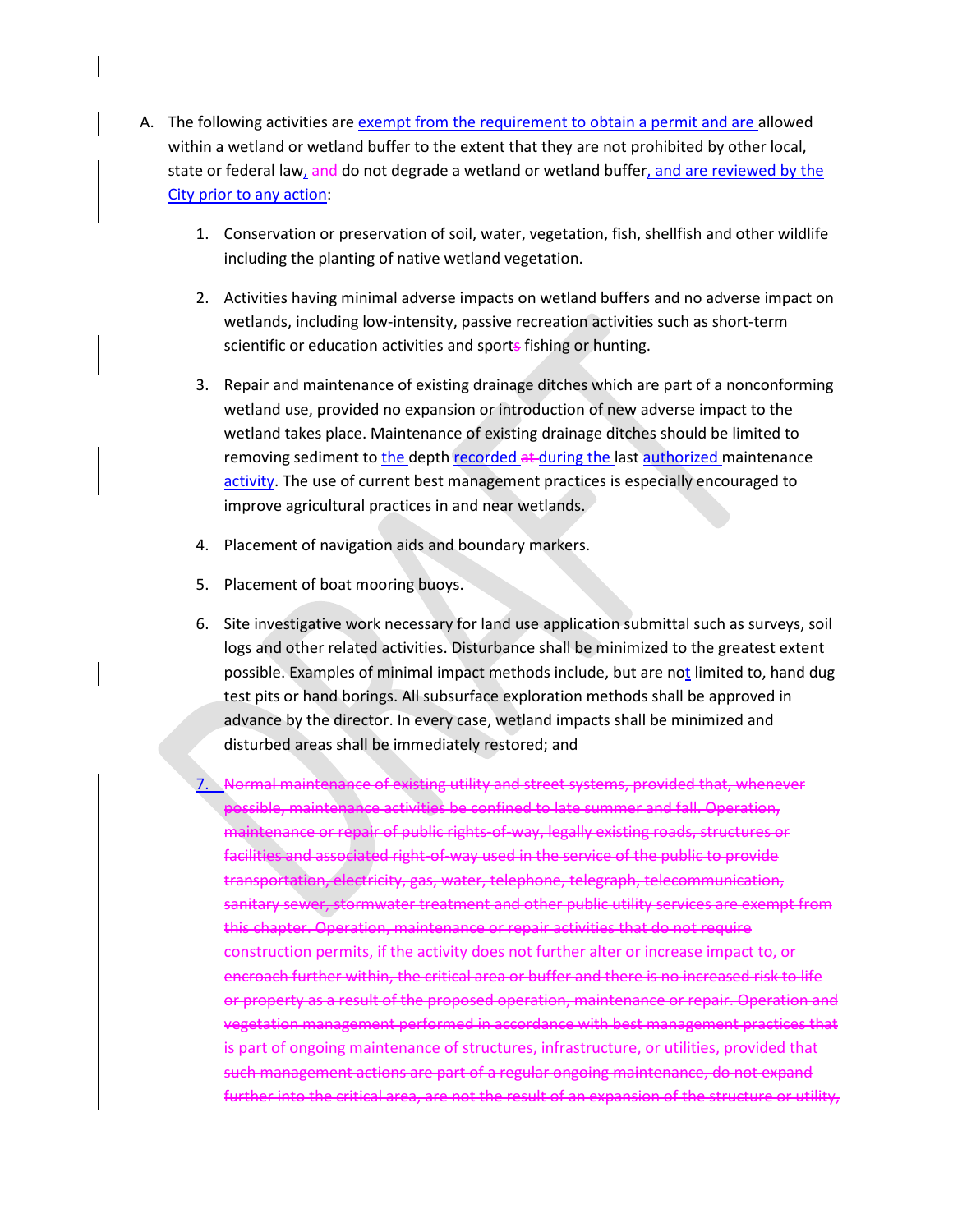and do not directly impact endangered species. These ongoing activities are not subject to new or additional mitigation when they do not expand further into the critical area, are not the result of an expansion of the structure or utility, or do not directly impact endangered species. Whenever possible, maintenance activities will be confined to late summer and fall.The following activities are not subject to the provisions of this chapter provided they do not expand further into the critical area, do not alter or increase the impacts to the critical area or buffer, do not directly impact endangered species and do not increase risk to life or property. Whenever possible, maintenance activities will be confined to late summer and fall.

- a. Operation, maintenance or repair of public rights-of-way, legally existing roads, structures or facilities and associated rights-of-way used to provide transportation, electricity, gas, water, telephone, telecommunication, sanitary sewer, stormwater treatment and other public utility;
- b. Operation, maintenance or repair activities that do not require construction permits;
- a.c. Vegetation management performed in accordance with best management practices as part of the ongoing maintenance of structures, infrastructure, or utilities, provided that such management activities are not the result of an expansion of the structure or utility.
- B. Forest practices and conversions shall be governed by chapter 76.09 RCW and rules promulgated thereunder. This permit exemption does not apply where such activities result in the conversion of a wetland or wetland buffer to a use requiring a permit under this chapter.

Date Passed: Monday, December 3, 2007

Effective Date: Sunday, January 6, 2008

ORD C34148 Section 73

[Section 17E.070.060](https://my.spokanecity.org/smc/?Section=17E.070.060) Emergency Activities

- A. Notwithstanding the provisions of this chapter or any other laws to the contrary, the director may allow emergency activities if the:
	- 1. director determines that an imminent threat to public health, safety or the environment will occur if an emergency activity is not allowed; and
	- 2. threat to or loss of wetlands may occur before the normal and usual process is can be followed or activities can be modified under pursuant to the procedures otherwise normally required by this chapter.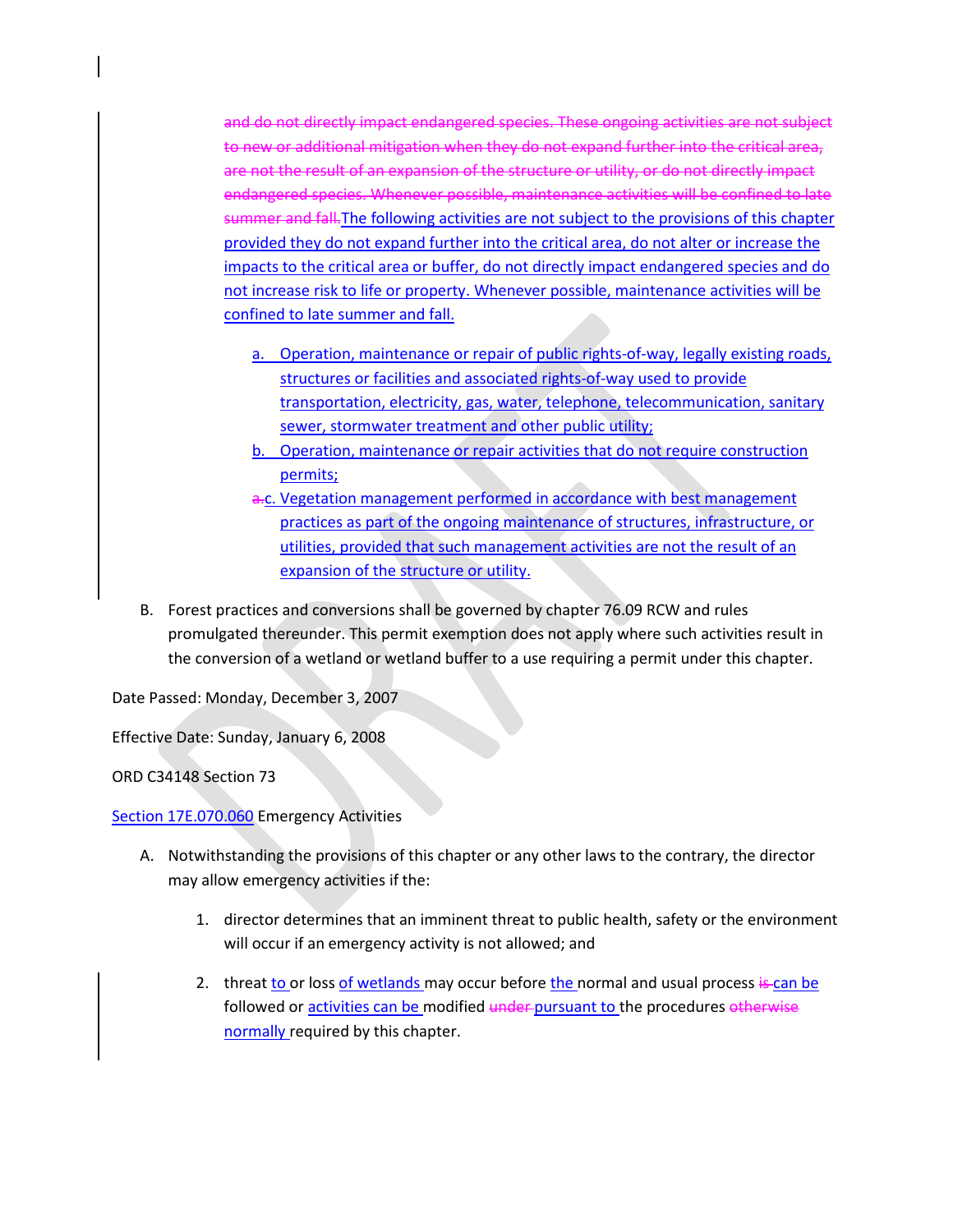B. The exemption for emergencies should not eliminate the need for later mitigation to offset the impacts of emergency activity. Once the immediate threat has been addressed, any adverse impacts on critical areas should be minimized and mitigated.

B.C. Any emergency activity allowed shall:

- 1. incorporate to the greatest extent practicable the standards and criteria required for non-emergency activities;
- 2. be limited in duration to the time required to complete the authorized emergency activity, not to exceed ninety days without reapplication; and
- 3. require the restoration of any wetland altered as a result of the emergency activity within ninety days following the emergency repair, or during the growing season after the emergency repair. Procedures otherwise required by this chapter must be followed for restoration efforts required by the emergency repair in accordance with this chapter.

Date Passed: Monday, December 3, 2007

Effective Date: Sunday, January 6, 2008

ORD C34148 Section 73

[Section 17E.070.070](https://my.spokanecity.org/smc/?Section=17E.070.070) Prohibited Activities

Activities that are not regulated activities unde[r SMC 17E.070.040,](https://my.spokanecity.org/smc/?Section=17E.070.040) unregulated activities under SMC [17E.070.050,](https://my.spokanecity.org/smc/?Section=17E.070.050) or emergency activities under [SMC 17E.070.060,](https://my.spokanecity.org/smc/?Section=17E.070.060) are prohibited. In order to conduct an otherwise prohibited activity in a wetland or wetland buffer, the applicant must satisfy the requirements for a reasonable use exception as described i[n SMC 17E.070.120.](https://my.spokanecity.org/smc/?Section=17E.070.120)

Date Passed: Monday, December 3, 2007

Effective Date: Sunday, January 6, 2008

ORD C34148 Section 73

[Section 17E.070.080](https://my.spokanecity.org/smc/?Section=17E.070.080) Application Submittal Requirements

- A. A pre-development conference is required for all regulated activities proposed in potential wetland areas and associated buffers per [chapter SMC 17G.060](https://my.spokanecity.org/smc/?Chapter=17G.060) SMC. The pre-development conference is intended to acquaint an applicant with standards, requirements, investigation procedures, best management practice and potential review procedures prior to making submitting an application.
- B. All activities identified in [SMC 17E.070.040](https://my.spokanecity.org/smc/?Section=17E.070.040) shall meet the following application submittal requirements in addition to the application submittal requirements specified in other codes. The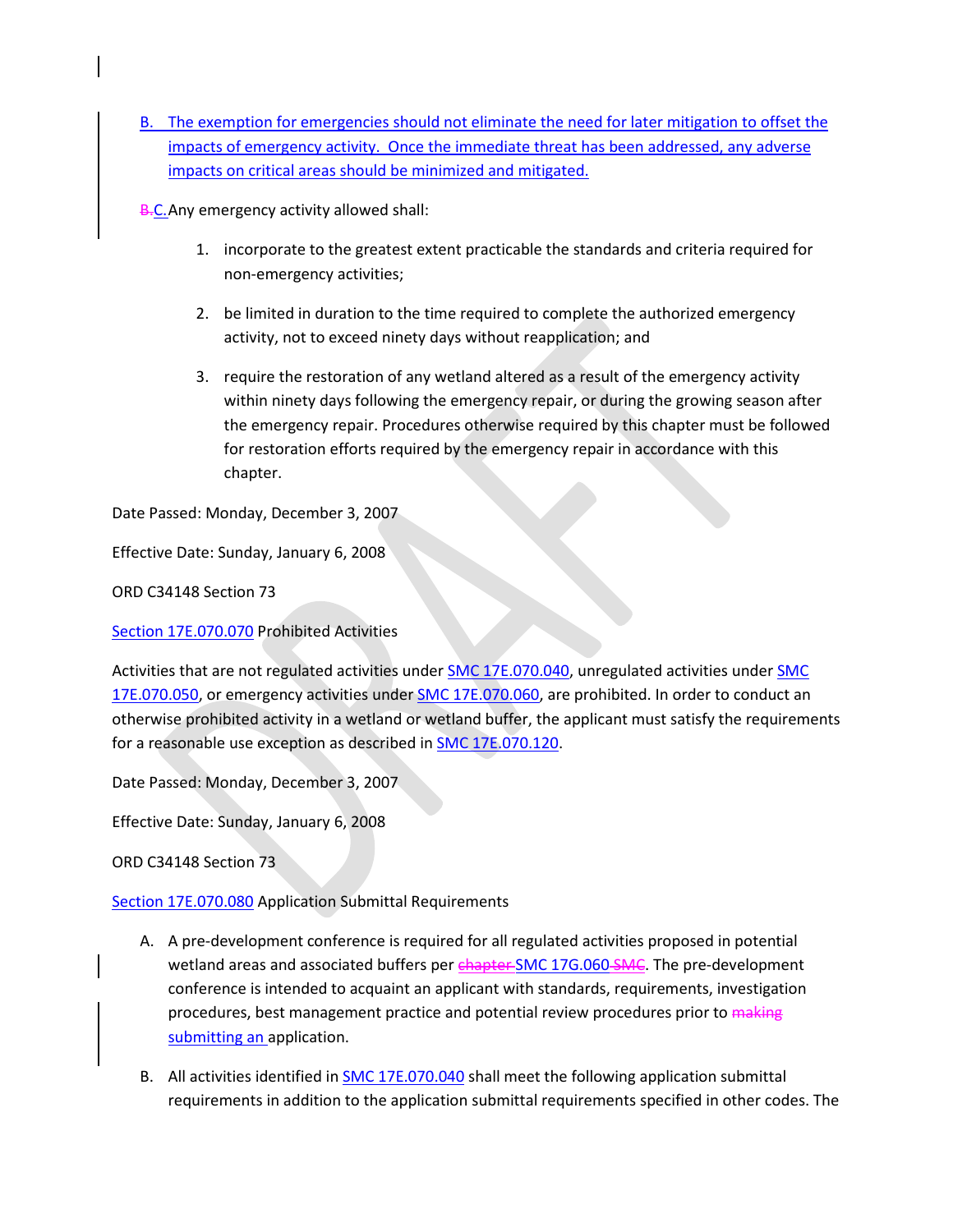director may modify the submittal requirements based upon reasonable documentation, including BAS, needed to ensure compliance with this chapter, provided no construction activity, clearing or grading has taken place. A written summary of analysis and findings shall be included in any staff report or decision on the underlying permit.

1. Wetlands Report.

This report shall include a written assessment and accompanying maps of the impacted wetland including, at a minimum, wetland delineation and rating as determined by SMC [17E.070.100;](https://my.spokanecity.org/smc/?Section=17E.070.100) existing wetland acreage; proposed wetland impacts; alternatives to wetlands impacts; proposed wetland buffer; vegetative, faunal and hydrological characteristics; soil and substrate conditions and topographic elevations; and shall be submitted as a part of the permit application.

2. Topographic Survey.

To the extent not provided in the wetlands report, a topographic site plan, prepared and stamped by a State of Washington licensed surveyor, is required for sites that include a wetland or its buffer. The topographic site plan shall include the following existing physical elements:

- a. Existing topography at two-foot contour intervals on-site, on adjacent lands within twenty-five feet of the site's property lines, and on the full width of abutting public and private rights-of-way and easements.
- b. Terrain and stormwater-flow characteristics within the site, on adjacent sites within twenty-five feet of the site's property lines, and on the full width of abutting public and private rights-of-way and easements.
- c. Location of areas with significant amounts of vegetation, and specific location and description of all trees with trunks six inches or greater in diameter at breast height (dbh) measured four feet, six inches above the ground, and noting their species.
- d. Location and boundaries of all existing site improvements on the site, on adjacent lands within twenty-five feet of the site's property lines, and on the full width of abutting public and private rights-of-way and easements. This shall include the amounts of developmental coverage, including all impervious surfaces (noting total square footage and percentage of site occupied).
- e. Location of all ongoing grading activities in progress, and as well as all natural and artificial drainage control facilities or systems in existence or on the site, on adjacent lands on the site, within twenty-five feet of the site's property lines, and in the full width of abutting public and private rights-of-way and easements.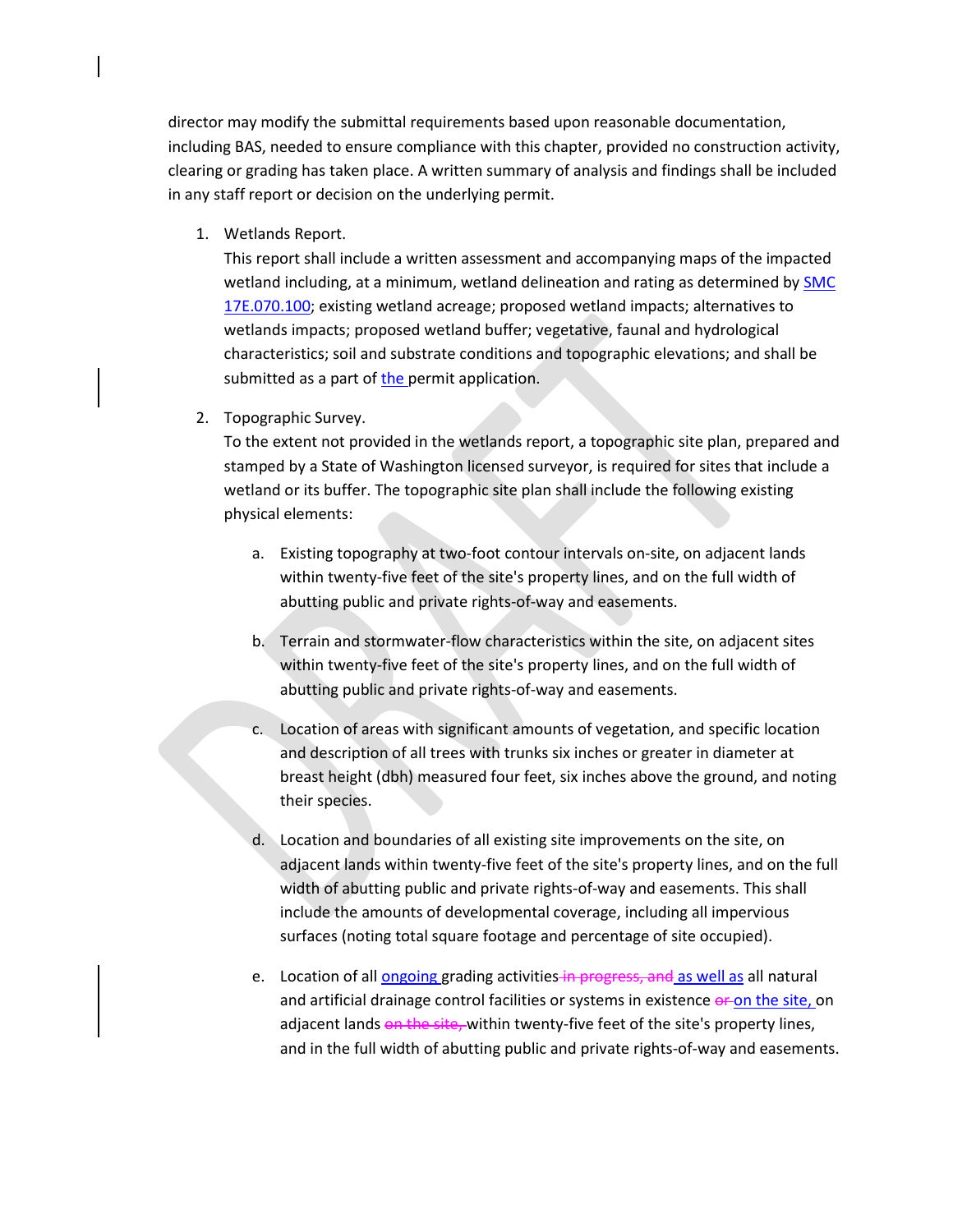- f. Location of all existing utilities (water, sewer, gas, electric, phone, cable, etc.), both above and below ground, on the site, on adjacent lands within twenty-five feet of the site's property lines and in the full width of abutting public rights-ofway; and
- g. Such aAdditional information on existing physical elements information for on the site and surrounding area as required by the director to inform a complete review of a project subject to the standards of this chapter.

# 3. Additional Site Plan Information.

To the extent not provided in the wetlands report, the following site plan information shall also be required for sites that include wetlands and their buffers. Information related to the location and boundaries of wetlands and required buffer delineations shall be prepared by qualified professionals with training and experience in their respective area of expertise as demonstrated to the satisfaction of the director.

- a. Location and boundaries of all wetlands and wetland buffer on the site and on adjacent lands within twenty-five feet of the site's property lines, noting both total square footage and percentage of site.
- b. Location and identification of all wetlands within one hundred feet of the site's property lines.
- c. Location and boundaries of all proposed site improvements on the site, on adjacent lands within twenty-five feet of the site's property lines, and on the full width of abutting public and private rights-of-way and easements. This shall include the amount of proposed land disturbing activities, including amounts of developmental coverage, impervious surfaces and construction activity areas (noting total square footage and percentage of site occupied).
- d. Location of all proposed grading activities and all proposed drainage control facilities or systems on the site or on adjacent lands within twenty-five feet of the site's property lines, and on the full width of abutting public and private rights-of-way and easements.
- e. Location of all proposed utilities (water, sewer, gas, electric, phone, cable, etc.), both above and below ground, on the site, on adjacent lands within twenty-five feet of the site's property lines, in the full width of abutting public rights-of-way, and any proposed extension required to connect to existing utilities, and proposed methods and locations for the proposed development to hook-up to these services; and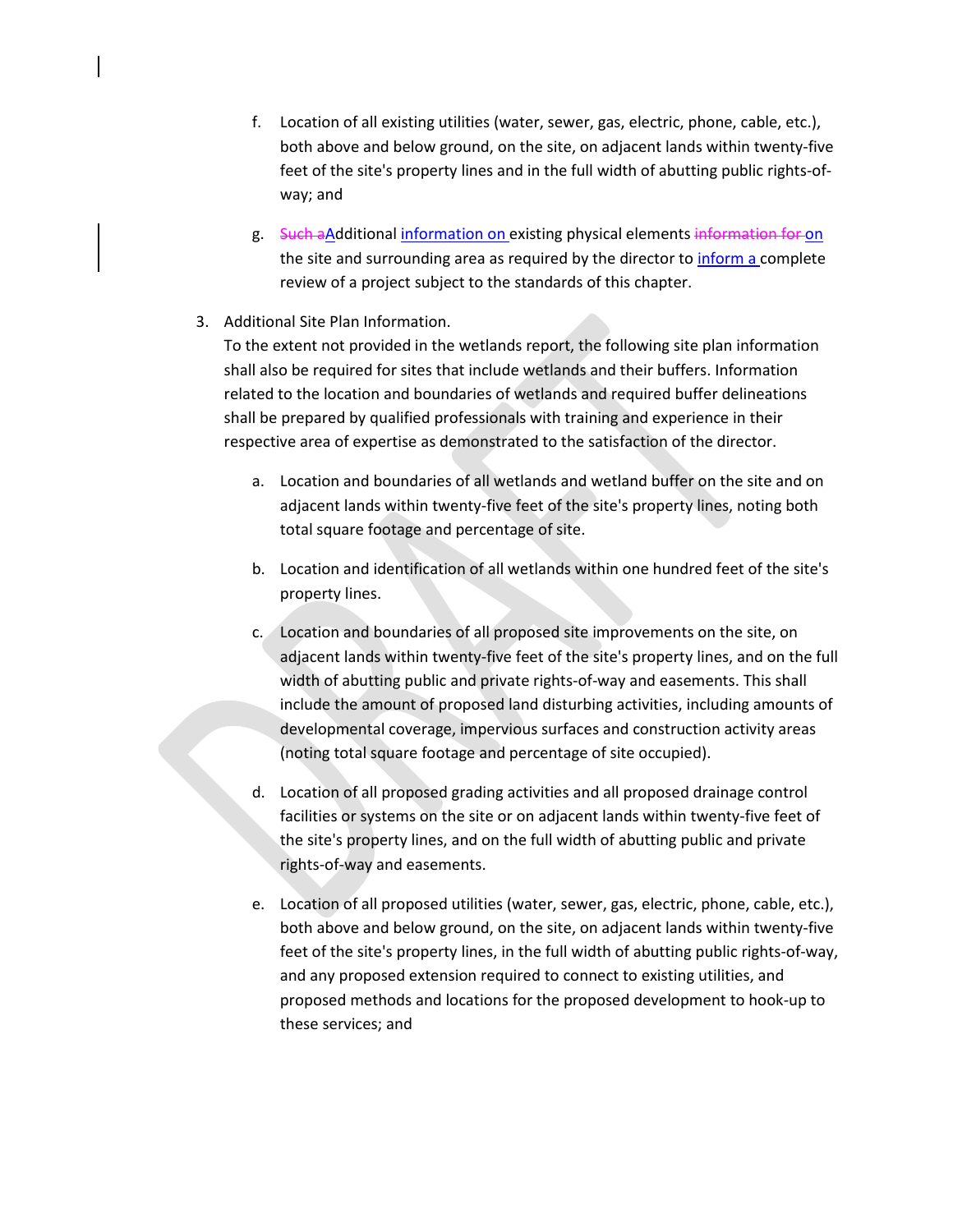- f. Such additional site plan information related to the proposed development as required by the director to inform a complete review of a project subject to the standards of this chapter.
- 4. Technical Reports.

To the extent not provided in the wetlands report, technical reports and other studies and submittals shall be prepared as required by the director detailing on-site soils, geologicalgeology, hydrologvical, drainage, plant ecology and botany and other pertinent site information. The reports, studies and submittals shall be used to condition development to prevent potential harm and to protect the critical nature of the site, adjacent properties, and the drainage basin.

Date Passed: Monday, December 3, 2007

Effective Date: Sunday, January 6, 2008

ORD C34148 Section 73

[Section 17E.070.090](https://my.spokanecity.org/smc/?Section=17E.070.090) Posting, Covenants and Recording Conditions

- A. During construction, the director may require conditions to be posted on the site that are visible from public rights-of-way.
- B. The director shall require the boundaries of wetlands and their buffers and any permanent conditions imposed be legibly shown and described in a permanent covenant with the property, which must be acceptable to the director and city attorney and shall be recorded in with the Spokane County auditor's office.
- C. The covenant shall be recorded prior to the issuance of any permit or at the time a plat is recorded.
- D. The covenant shall be permanent unless a revocation is applied for that includes a wetland determination by a qualified wetland scientist that provides evidence the wetland no longer exists. The revocation application must be approved by the director in writing.
- E. The director may require placement of small permanent visible markers to delineate the areas described in subsection B of this section. Said markers shall be posted at intervals required by the director and must be perpetually maintained by the property owner. The markers shall be worded as follow or with alternative language approved by the director: "The area beyond this sign is a critical area or critical area buffer. This sensitive environment is to be protected from alteration or disturbance. Please call the City of Spokane for more information." The location of the markers shall be legibly shown and described in the permanent covenant.

Date Passed: Monday, December 3, 2007

Effective Date: Sunday, January 6, 2008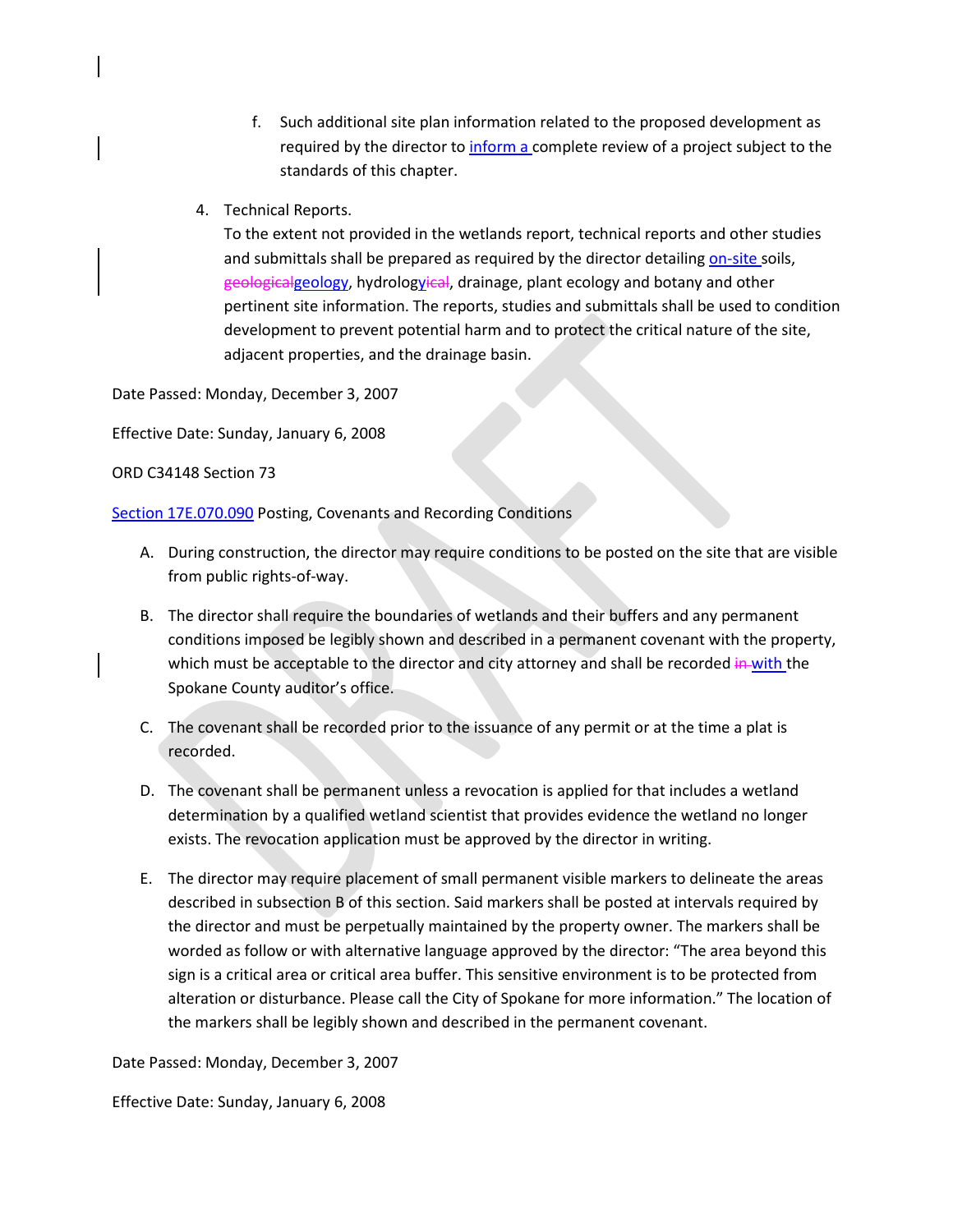### ORD C34148 Section 73

### [Section 17E.070.100](https://my.spokanecity.org/smc/?Section=17E.070.100) Wetlands Rating System

- A. Wetlands shall be rated according to the Washington State department of ecology wetland rating system found in the Washington State Wetlands Rating System for Eastern Washington (20042014) as revised, together with the Wetlands in Washington State Volume 1 and 2 (2005) as revised.. These rating system documents contain the definitions and methods for determining if the criteria in subsections B through E of this section below are met. In using the rating system the City will not consider aspen-dominated forested wetlands larger than one-fourth acre to be Category I Wetlands unless they also meet one or more of the other criteria for a Category I Wetland.
- B. Category I Wetlands.
	- 1. These wetlands are not common and make up a small percentage of wetlands in the region. Category I wetlands are those that exhibit these primary characteristics:
		- a. Represent a unique or rare wetland type.
		- b. Are more sensitive to disturbance than most wetlands.
		- c. Are relatively undisturbed and contain ecological attributes that are impossible to replace within a human lifetime; and
		- d. Provide a high level of function.
	- 2. In eastern Washington Category I Wetlands include but are not limited to the following examples:
		- a. Alkali wetlands.
		- b. Wetlands of High Conservation Value (formerly called Natural Heritage Program (DNR) Wetlands).
		- c. Bogs and Calcareous Fens.
		- d. Mature and old-growth forested wetlands over one-fourth acre with slow growing trees; and
		- e. Wetlands that perform many functions very wellfunctions at high levels (scores of seventy twenty-two points or more).
- C. Category II Wetlands.

Category II wetlands are difficult, although not impossible, to replace and provide high levels of some functions. These wetlands occur more commonly than Category I wetlands, but still need a relatively high level of protection. Category II wetlands include: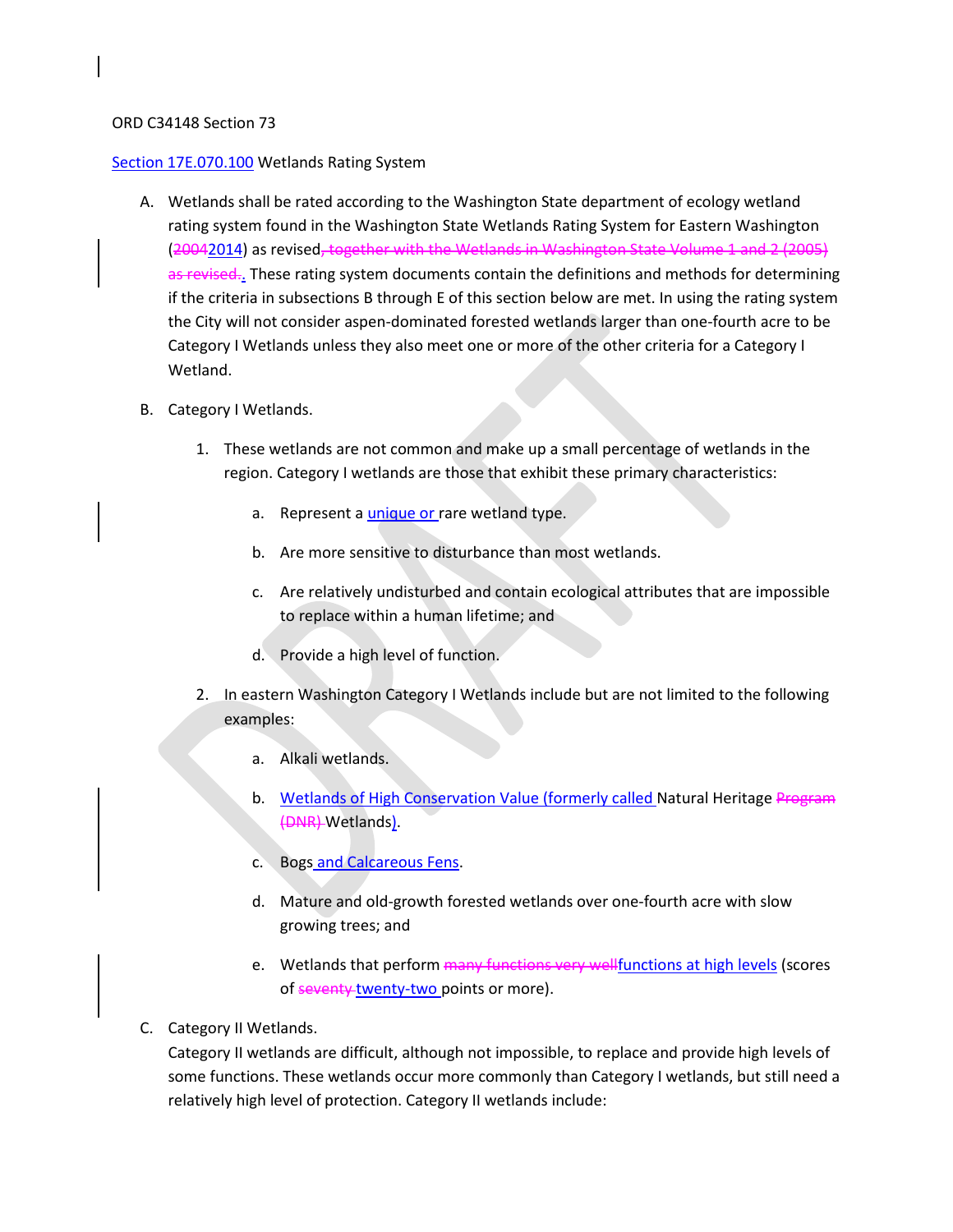- 1. forested wetlands in the floodplains of rivers;
- 2. mature and old-growth forested wetlands over one-fourth acre with fast growing trees;
- 3. vernal pools; and
- 4. wetlands that perform functions well (scores between fifty-onenineteen and sixtyninetwenty-one points).
- D. Category III Wetlands.

Category III wetlands generally have been disturbed in some ways, and are often smaller, less diverse and/or more isolated from other natural resources in the landscape than Category II wetlands and may not need as much protection as Category I and II Wetlands. Category III wetlands are:

- 1. vernal pools that are isolated, and
- 2. wetlands with a moderate level of function (between thirty-sixteen and fifty-eighteen points).
- E. Category IV Wetlands.

Category IV wetlands have the lowest levels of function (less than thirty sixteen points) and are often heavily disturbed. These are wetlands that may be replaced and in some cases improved. These wetlands may provide some important function, and also need to be protected. Category IV wetlands are comprised of one vegetative class other than the forested wetland class.

Date Passed: Monday, December 3, 2007

Effective Date: Sunday, January 6, 2008

ORD C34148 Section 73

## [Section 17E.070.110](https://my.spokanecity.org/smc/?Section=17E.070.110) Wetland Buffers

A. Standard Buffer Zone Widths.

Wetland buffer zones shall be required for all regulated activities adjacent to wetlands. Any wetland created, restored or enhanced as compensation for approved wetland alterations shall also include the standard buffer required for the category of the created, restored or enhanced wetland. All buffers shall be measured from the wetland boundary as surveyed in the field pursuant to the requirements of **SMC 17E.070.030**. The width of the wetland buffer zone shall be determined according to the rating assigned to the wetland in accordance with [SMC](https://my.spokanecity.org/smc/?Section=17E.070.100)  [17E.070.100](https://my.spokanecity.org/smc/?Section=17E.070.100) and consistent with Wetlands in Washington State, Volume 2, Protecting and Managing Wetlands, Guidance on Buffers and Ratios (Appendix 8-D) as revised, for wetland category, intensity of impacts, wetland functions, habitat scores or special characteristics. Standard buffer widths will be determined based on an evaluation of the following: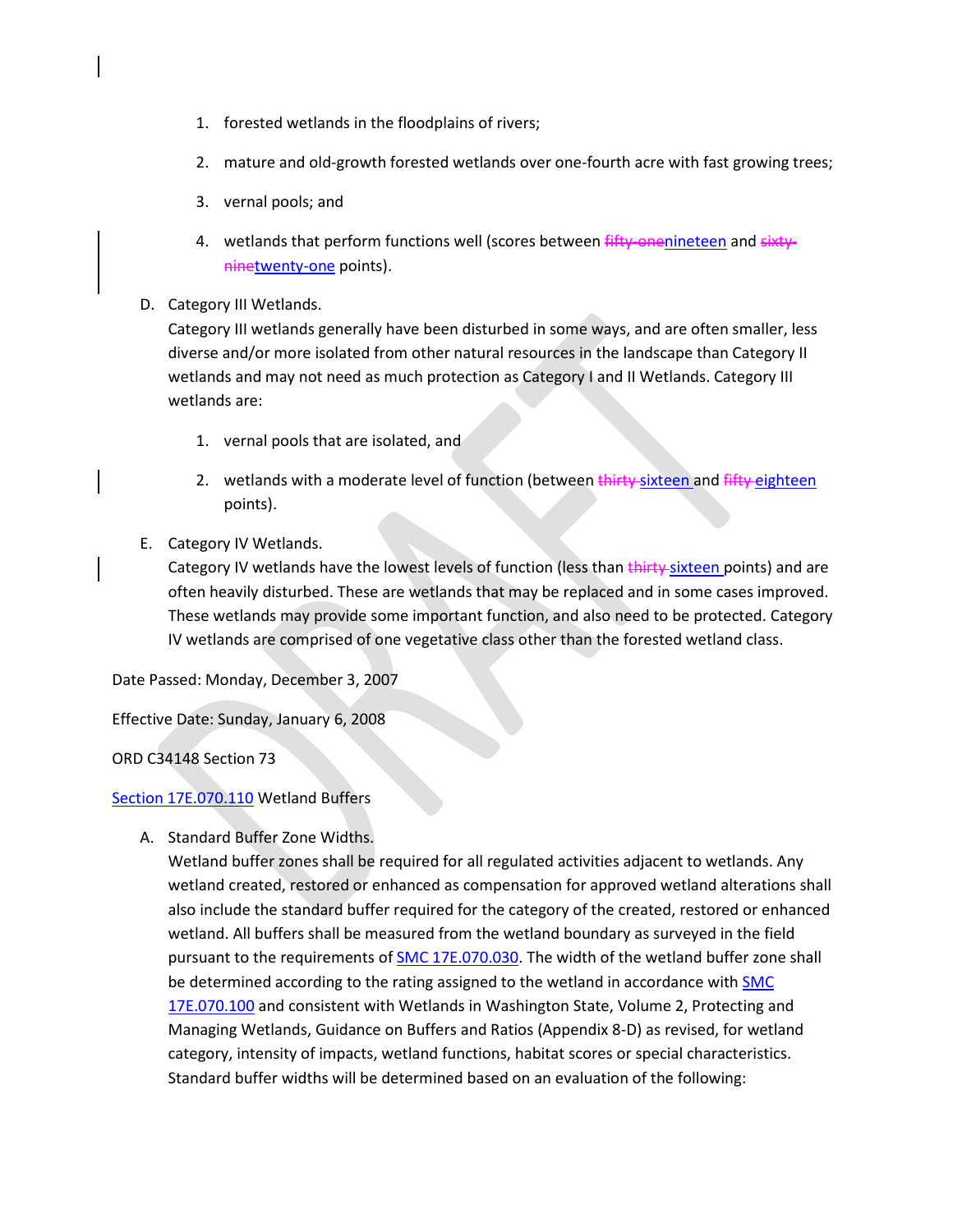- 1. Conditions of the wetland.
- 2. Conditions of the buffer.
- 3. Proposed land uses adjacent to the buffer; and
- 4. The functions intended to be protected.
- B. Wildlife habitat function is the most susceptible to developmental change and requires the greatest buffer protection. Protection of wildlife habitat functions require twenty-five to seventy-five feet for wetlands with minimal habitat functions and low intensity land uses adjacent to the wetlands, fifty to two hundred feet for wetlands with moderate habitat function and moderate or high intensity land use adjacent to the wetlands, and one hundred fifty to two hundred fifty plus feet for wetlands with high habitat functions depending on the intensity of the adjacent land use. The width of the wetland buffer zone shall be determined from one of the following two alternatives:
	- 1. Alternative 1.

Unless [SMC 17E.070.110\(3\)](https://my.spokanecity.org/smc/?Section=17E.070.110) (Table 17E.070.110-4) applies, width based solely on wetland category as follows:

|  | Table 17E.070.110-1        |                               |  |  |
|--|----------------------------|-------------------------------|--|--|
|  | Wetland<br><b>Category</b> | <b>Buffer Width</b><br>(feet) |  |  |
|  | Type I                     | 250                           |  |  |
|  | Type II                    | 200                           |  |  |
|  | Type III                   | 150                           |  |  |
|  | Type IV                    | 50                            |  |  |

2. Alternative 2.

Alternative 2 provides three buffer widths based on habitat scores. Habitat score refers to the quality of physical structures such as vegetation, open water and connections to other wildlife habitats that are necessary for a wide range of species, including birds, mammals, and amphibians. Where more than one width applies based on score for function or based on special characteristics, the calculation providing the widest buffer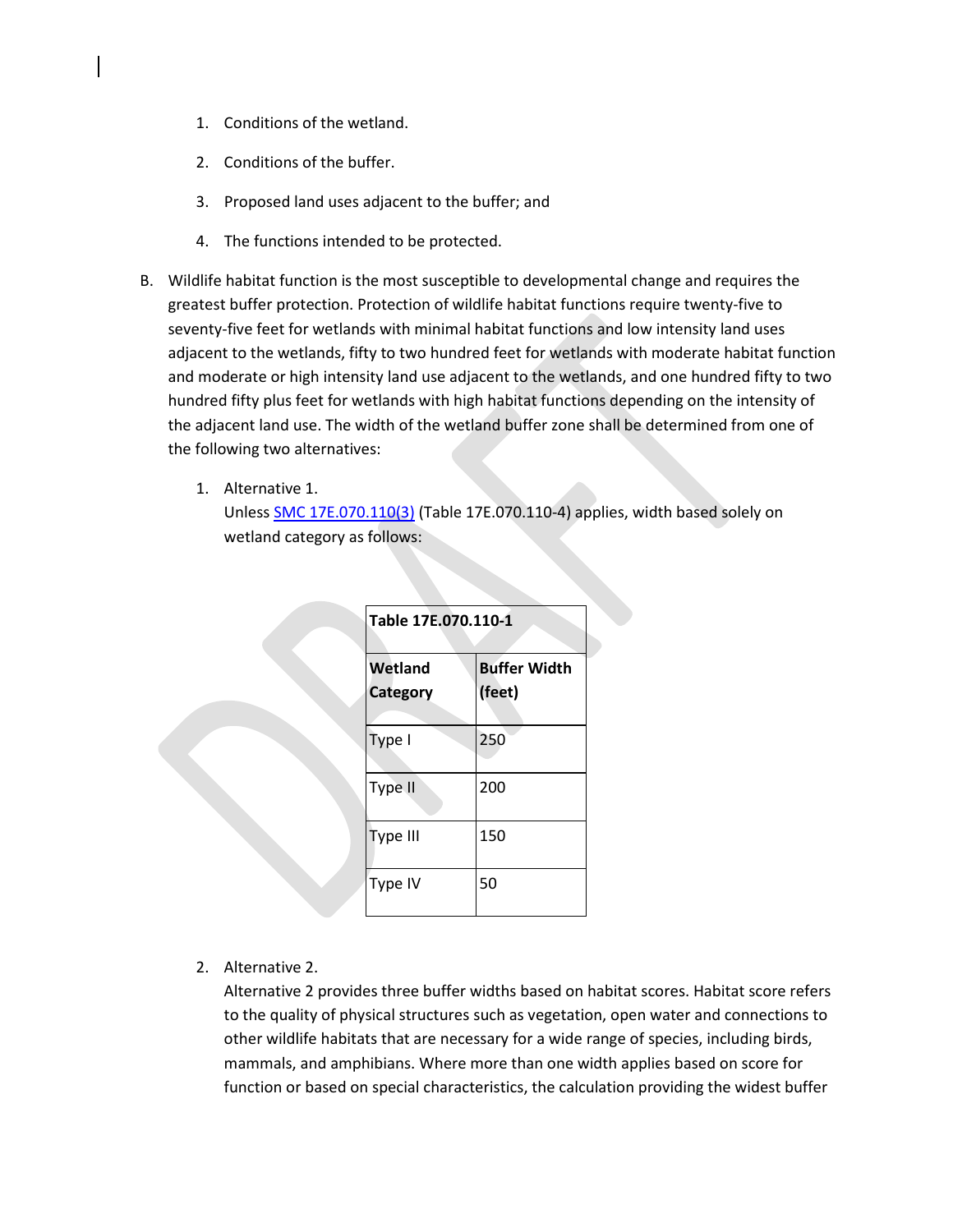shall be used. Widths are based on wetland category, intensity of impacts from proposed changes in land use, and wetland functions or special characteristics. Land use intensity shall be determined as follows:

|             | Table 17E.070.110-2. Types of proposed land use that can result in high,<br>moderate, and low levels of impacts to adjacent wetlands. |
|-------------|---------------------------------------------------------------------------------------------------------------------------------------|
| in Land Use | Impact from Proposed Change Types of Land Use Based on Common Zoning<br><b>Designations</b>                                           |
| High        | Commercial, Industrial and Institutional                                                                                              |
|             | Residential (more than 1 unit/acre)                                                                                                   |
|             | High-intensity Recreation (golf courses, ball fields,<br>etc.)                                                                        |
|             | Conversion to High Intensity Agricultural (dairies,<br>nurseries, greenhouses, etc.)                                                  |
|             | <b>Hobby Farms</b>                                                                                                                    |
| Moderate    | Residential (1 unit/acre or less)                                                                                                     |
|             | Moderate-intensity Active Open Space (parks with<br>biking, jogging, etc.)                                                            |
|             | Conversion to Moderate Intensity Agriculture<br>(orchards, hay fields, etc.)                                                          |
|             | <b>Paved Trails</b>                                                                                                                   |
|             | <b>Building of Logging Roads</b>                                                                                                      |
|             | Utility Corridor With Access/Maintenance Road                                                                                         |
|             | Forestry (cutting of trees only)                                                                                                      |
| Low         | Passive Open Space (hiking, bird-watching, etc.)                                                                                      |
|             | <b>Unpaved Trails</b>                                                                                                                 |
|             | Utility Corridor Without Road or Vegetation<br>Management                                                                             |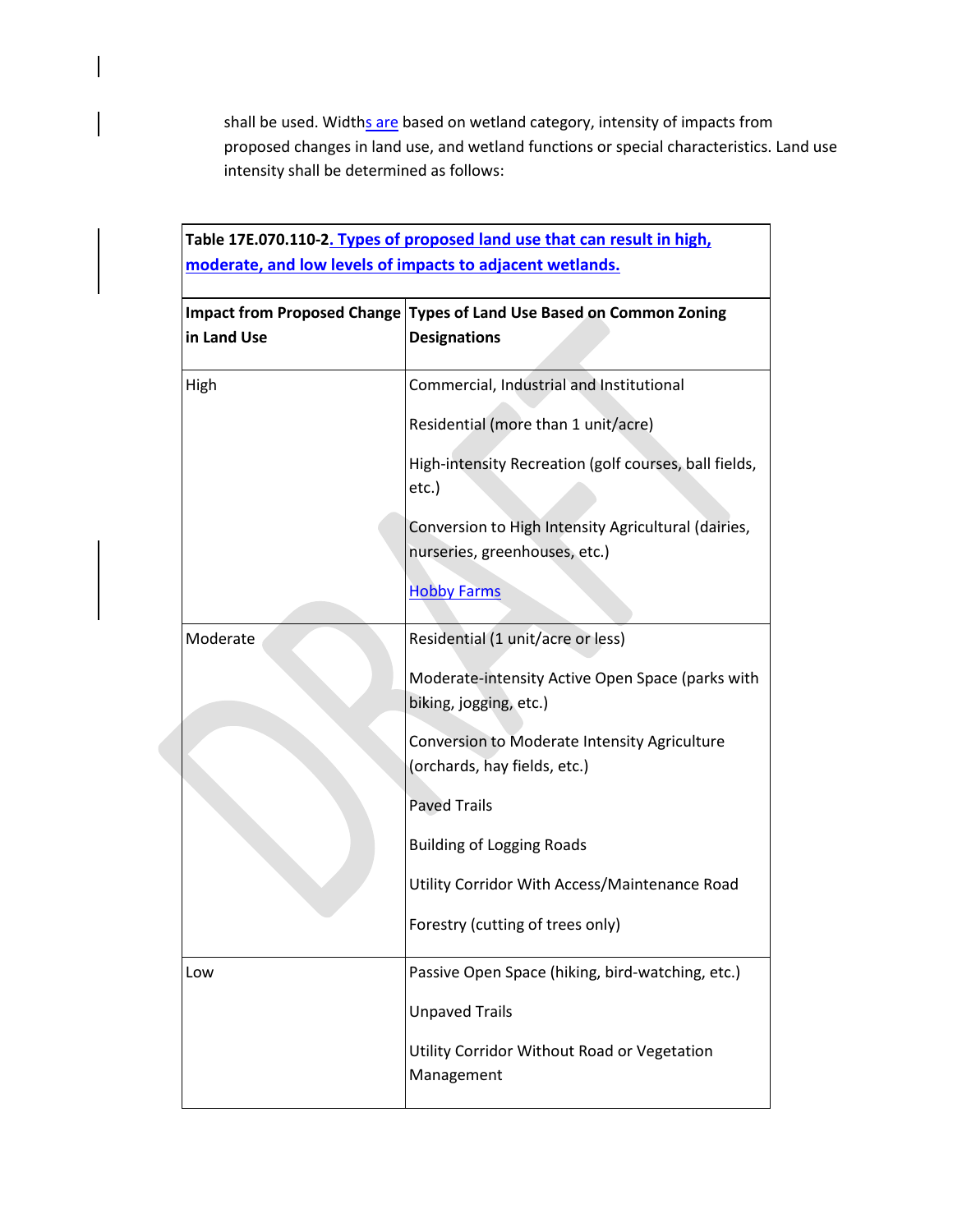| Table 17F, 070, 110, 3 |       |                                                           |                                       |        |  |
|------------------------|-------|-----------------------------------------------------------|---------------------------------------|--------|--|
| <b>Category Score</b>  |       | Wetland Habitat Wetland Minimum Buffer<br>Width (in feet) |                                       |        |  |
|                        |       | Low                                                       | <b>Moderate High</b><br>Impact Impact | Impact |  |
| $+ and H$              | 29 36 | 400                                                       | 450                                   | 200    |  |
|                        | 20-28 | 75                                                        | 110                                   | 150    |  |
|                        | $-20$ | 50                                                        | 75                                    | 400    |  |
| щ                      | 20-28 | 75                                                        | 440                                   | 150    |  |
|                        | $-20$ | 40                                                        | 60                                    | 80     |  |
| ₩                      |       | 25                                                        | 40                                    | 50     |  |

| Table 17 E.070.110-3    |                  |                        |                    |  |  |
|-------------------------|------------------|------------------------|--------------------|--|--|
| Category of             | Land Use with    | Land Use with          | Land Use with      |  |  |
| Wetland                 | Low Impact       | <b>Moderate Impact</b> | <b>High Impact</b> |  |  |
|                         | 125 ft           | 190 ft                 | 250 ft             |  |  |
| Щ                       | <b>100 ft</b>    | 150 ft                 | 200 ft             |  |  |
| <u>III</u>              | 75 ft            | 110 ft                 | 150 ft             |  |  |
| $\overline{\mathsf{N}}$ | 25 <sub>ft</sub> | 40 ft                  | <b>50 ft</b>       |  |  |

3. If a Type I wetland is classified with at least one of the following special characteristics the following buffer table shall apply:

| <b>Table 17E 070 110.4</b><br><del>ד סבובוס וסובו זב כולוסו</del>                    |                                    |                                     |                                 |  |
|--------------------------------------------------------------------------------------|------------------------------------|-------------------------------------|---------------------------------|--|
| <b>Type +</b><br><b>Snacial Charactorictics</b><br>てんちん 一つ こんかん こうしん こうきょう こうしん こうかい | <del>Low</del><br>Imnact<br>mnpact | <b>Moderate</b><br>Imnact<br>mmpatt | <b>High</b><br>Imnact<br>mmpatt |  |
| Vernal Pool<br>$\mathbf{v}$ which is the contract of $\mathbf{v}$                    | 400                                | 450                                 | 200                             |  |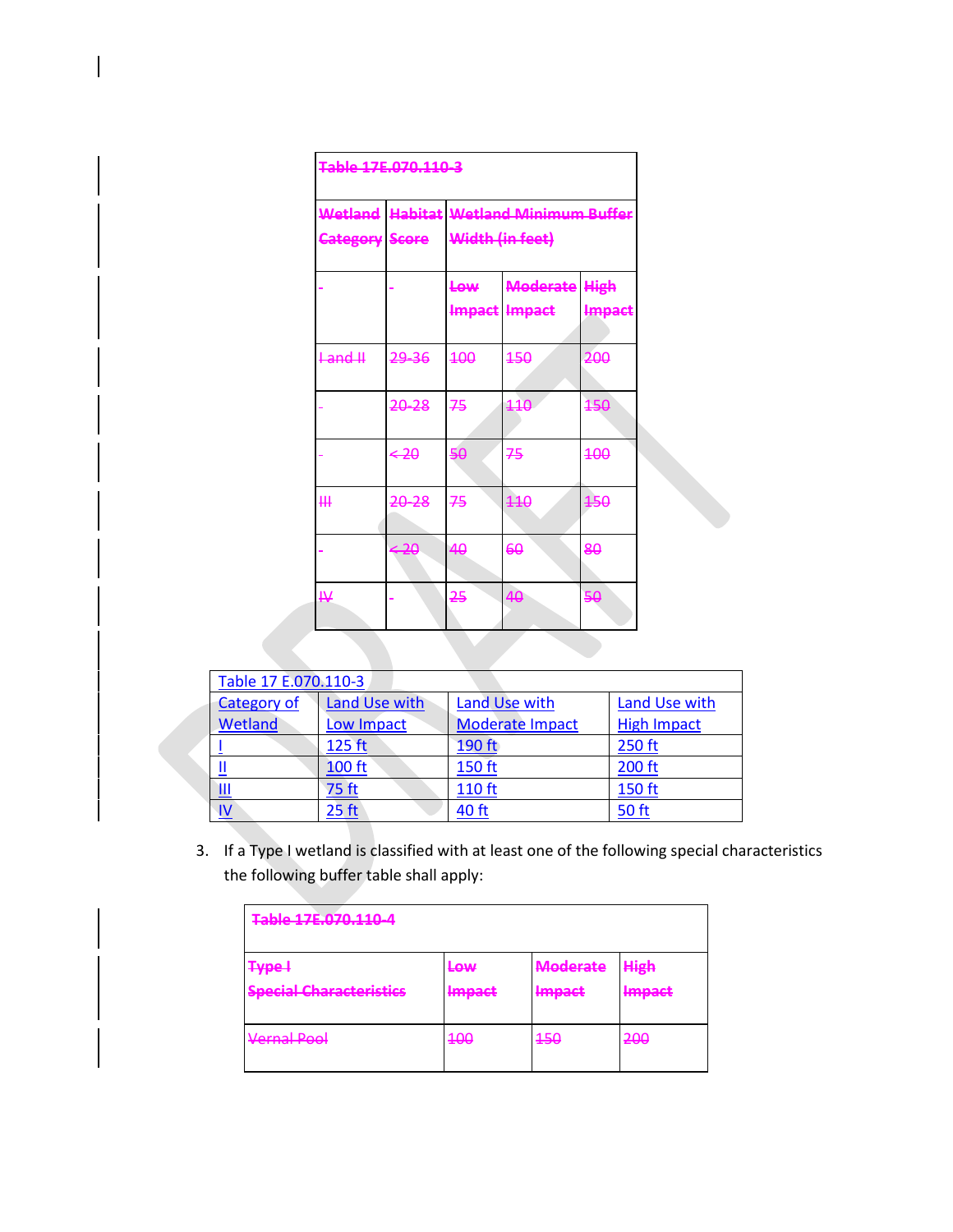| <b>Vernal Pool With Regional</b><br><del>Plan</del> | 40                | 60                                                                  | 80  |
|-----------------------------------------------------|-------------------|---------------------------------------------------------------------|-----|
| <b>Natural Heritage Wetland</b>                     | 425               | 490                                                                 | 250 |
| <b>Bogs</b>                                         | <del>125</del>    | <del>190</del>                                                      | 250 |
| <del>Alkali</del>                                   | <del>100</del>    | $450$                                                               | 200 |
| <b>Riparian Forest</b>                              | quality functions | Buffer width to be based on score<br>for habitat functions or water |     |
|                                                     |                   |                                                                     |     |

| Table 17E.070.110-4                  |                                      |                                   |  |  |  |
|--------------------------------------|--------------------------------------|-----------------------------------|--|--|--|
| <b>Wetland Characteristics</b>       | <b>Buffer Widths by Impact of</b>    | <b>Other Measures Recommended</b> |  |  |  |
|                                      | <b>Proposed Land Use (apply most</b> | for Protection                    |  |  |  |
|                                      | protective if more than one          |                                   |  |  |  |
|                                      | criterion is met)                    |                                   |  |  |  |
| <b>Wetlands of High Conservation</b> | Low - 125 ft                         | No additional surface discharges  |  |  |  |
| Value                                | Moderate - 190 ft                    | to wetland or its tributaries     |  |  |  |
|                                      | $High - 250 ft$                      | No septic systems within 300 ft   |  |  |  |
|                                      |                                      | Restore degraded parts of buffer  |  |  |  |
| <b>Bogs</b>                          | Low - 125 ft                         | No additional surface discharges  |  |  |  |
|                                      | Moderate - 190 ft                    | to wetland or its tributaries     |  |  |  |
|                                      | $High - 250 ft$                      | Restore degraded parts of buffer  |  |  |  |
| Forested                             | Buffer size to be based on score     | If forested wetland scores high   |  |  |  |
|                                      | for habitat functions or water       | for habitat, need to maintain     |  |  |  |
|                                      | quality functions                    | connectivity to other natural     |  |  |  |
|                                      |                                      | areas                             |  |  |  |
|                                      |                                      | Restore degraded parts of buffer  |  |  |  |
| <b>Alkali</b>                        | $Low - 100$ ft                       | No additional surface discharges  |  |  |  |
|                                      | Moderate - 150 ft                    | to wetland or its tributaries     |  |  |  |
|                                      | $High - 200$ ft                      | Restore degraded parts of buffer  |  |  |  |
| High level of function for habitat   | $Low - 100$ ft                       | Maintain connections to other     |  |  |  |
| (score for habitat $8 - 9$ points)   | Moderate - 150 ft                    | habitat areas                     |  |  |  |
|                                      | High $-200$ ft                       | Restore degraded parts of buffer  |  |  |  |
| Moderate level of function for       | $Low - 75$ ft                        | No recommendations at this        |  |  |  |
| habitat (score for habitat 5 - 7     | Moderate - 110 ft                    | time                              |  |  |  |
| points)                              | $High - 150$ ft                      |                                   |  |  |  |
| High level of function for water     | $Low - 50$ ft                        | No additional surface discharges  |  |  |  |
| quality improvement (8 - 9           | Moderate - 75 ft                     | of untreated runoff               |  |  |  |
| points) and low for habitat (less    | $High - 100 ft$                      |                                   |  |  |  |
| than 5 points)                       |                                      |                                   |  |  |  |
| Not meeting any of the above         | $Low - 50$ ft                        | No recommendations at this        |  |  |  |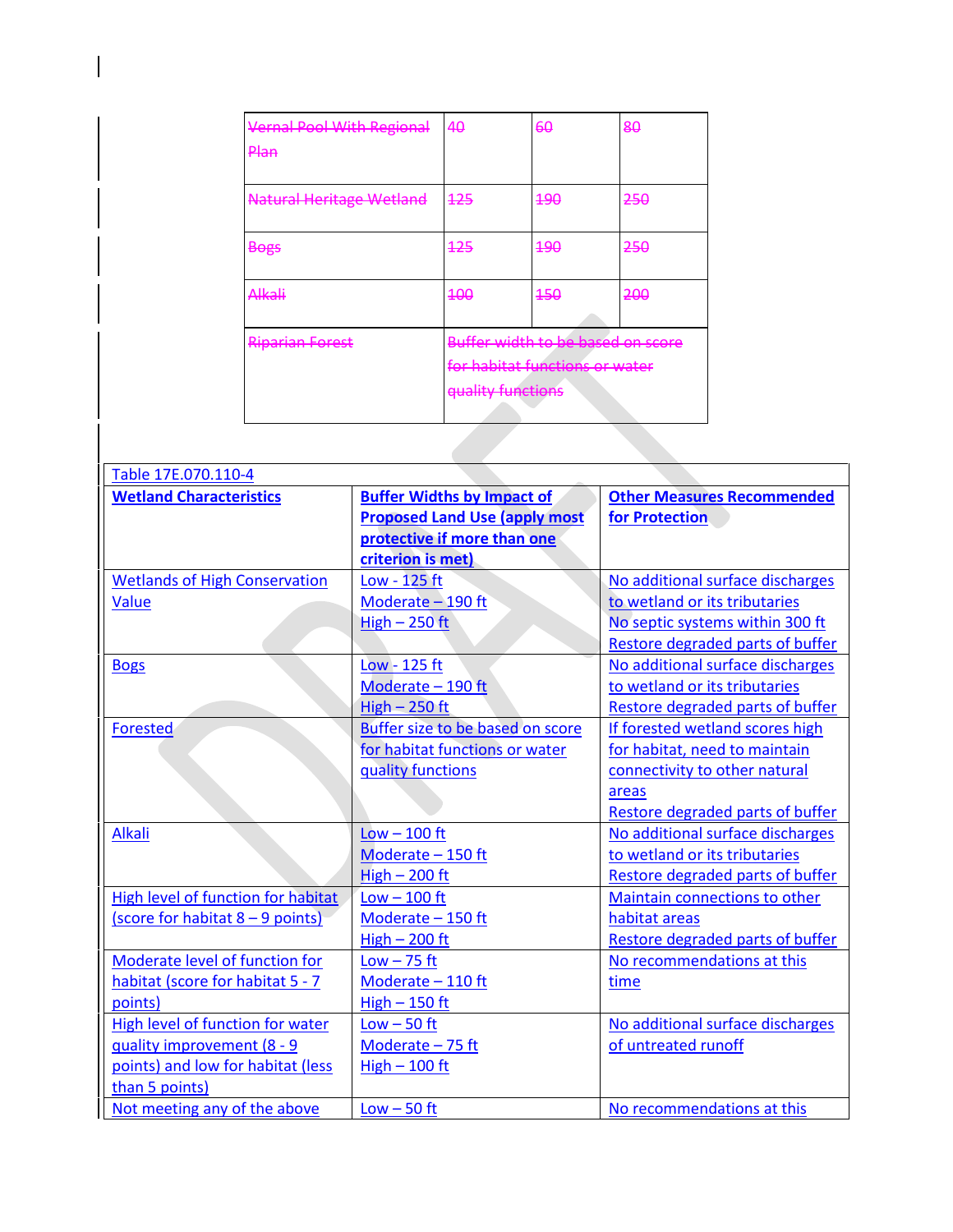| <b>characteristics</b> | Moderate $-75$ ft       | time<br>___ |
|------------------------|-------------------------|-------------|
|                        | <b>High</b><br>$100$ ft |             |

C. Increased Wetland Buffer Zone Width.

The City may require increased buffer zone widths on a case-by-case basis as determined by the director when a larger buffer is necessary to protect wetland functions and values. This determination shall be supported by appropriate documentation showing that it is reasonably related to protection of the functions and values of the wetland. The documentation must include but not be limited to the following criteria:

- 1. The wetland is used by a plant or animal species listed by the federal government or the state as endangered, threatened, sensitive or documented priority species or habitats, or essential or outstanding potential habitat for those species, or has unusual nesting or resting sites such as heron rookeries or raptor nesting trees; or
- 2. The adjacent land is susceptible to severe erosion and erosion control measures will not effectively prevent adverse wetland impacts; or
- 3. The adjacent land has minimal vegetative cover or slopes greater than thirty percent.
- D. Reduction of Standard Wetland Buffer Zone Width.

The City may reduce the standard wetland buffer zone width on a case-by-case basis as determined by the director, consistent with Wetlands in Washington State, Volume 2, Protecting and Managing Wetlands, Guidance on Buffers and Ratios (Appendix 8-D) as revised, if for wetlands that score:

- 1. moderate or high for habitat (twenty five points or more for the habitat functions) the width of the buffer can be reduced if the following criteria are met:
	- a. a relatively undisturbed vegetative corridor of at least one hundred feet in width is protected between the wetland and any other priority habitats; and
	- b. the protected area is preserved by means of easement, covenant or other measure;
	- c. measures identified in  $SMC 17E.070.110(ED)(2)$  (Table 17E.070.110-5) are taken to minimize the impact of any proposed land use or activity.
- 2. less than twenty five points for habitat, the buffer width can be reduced to that required for moderate land-use impacts by applying the following measures to minimize the impacts of the proposed land uses or activities:

# **Table 17E.070.110-5**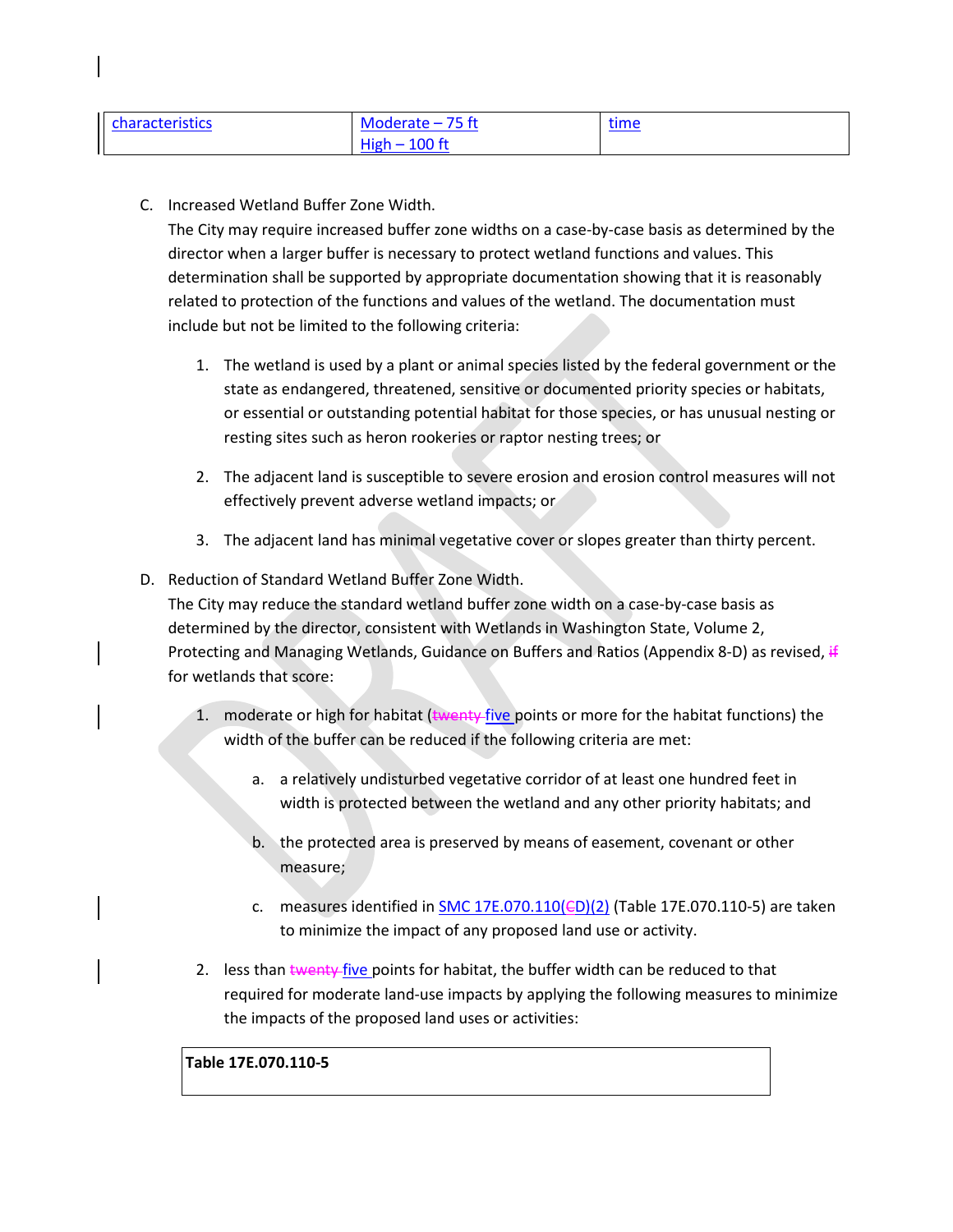| <b>Disturbance</b>            | <b>Examples of Measures Used to Minimize Impacts</b>                                                                                                                                                                                                                  |
|-------------------------------|-----------------------------------------------------------------------------------------------------------------------------------------------------------------------------------------------------------------------------------------------------------------------|
| Light                         | Direct lights away from wetland                                                                                                                                                                                                                                       |
| <b>Noise</b>                  | Locate activity that generates noise away from wetland                                                                                                                                                                                                                |
| <b>Toxic Runoff</b>           | Route all new untreated runoff away from wetland while<br>ensuring wetland is not dewatered, establish covenants<br>limiting use of pesticides within one hundred fifty feet, may<br>apply integrated pest management                                                 |
| <b>Stormwater Runoff</b>      | Retrofit stormwater detention and treatment for roads and<br>existing adjacent development, prevent channelized flow<br>from lawns that directly enters buffer                                                                                                        |
| Change in Water<br>Regime     | Infiltrate or treat, detain, and disperse into buffer new<br>runoff from impervious surfaces and new lawns                                                                                                                                                            |
| Pets and Human<br>Disturbance | Use privacy fencing; plant dense vegetation to delineate<br>buffer edge and to discourage disturbance using vegetation<br>appropriate for the ecoregion; place wetland and its buffer<br>in a separate tractplant appropriate vegetation to<br>discourage disturbance |
| Dust                          | Use best management practices to control dust                                                                                                                                                                                                                         |

# E. Standard Buffer Width Averaging.

Wetlands may contain significant variations in sensitivity due to existing physical characteristics that may justify buffer width averaging. Standard wetland buffer zones may be modified by averaging buffer widths or a combination of averaging and reduction. Wetland buffer width averaging shall be allowed only where the applicant demonstrates all of the following:

- 1. Averaging will provide the necessary biological, chemical and physical support necessary to protect the wetland in question, taking into account the type, intensity, scale and landscape location of the proposed land use.
- 2. The land uses causing the least disturbance would be located adjacent to areas where buffer width is reduced and that such land uses are guaranteed in perpetuity by covenant, deed restriction, easement or other legally binding mechanism.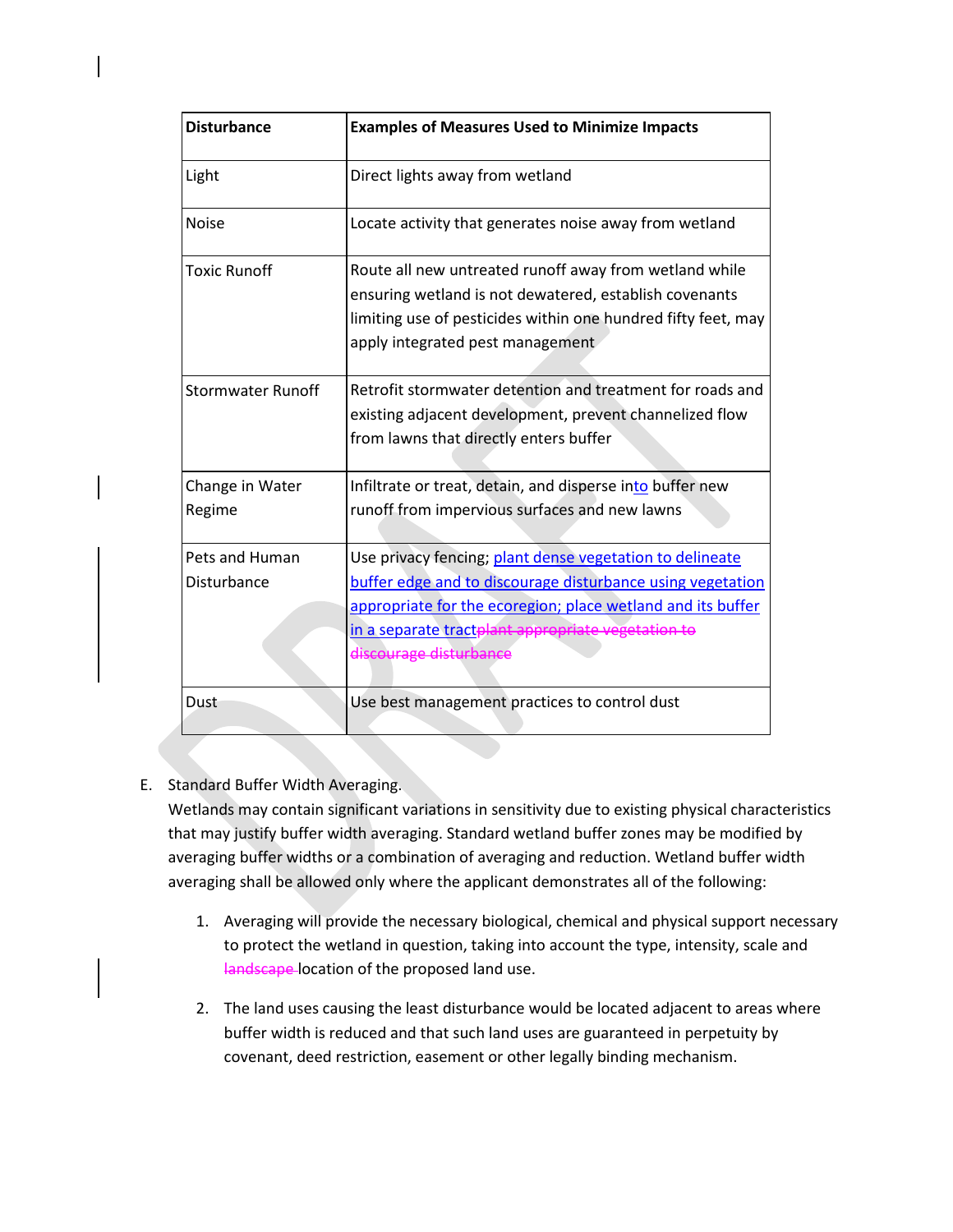- 3. The total area contained within the wetland buffer after averaging is not less than that contained with the standard buffer prior to averaging. In no instance shall the buffer width be reduced by more than fifty percent of the standard buffer or be less than twenty-five feet.
- F. Wetland Buffer Maintenance.

Except as otherwise specified wetland buffer zones shall be retained in their natural condition and free from mowing or other cutting activity, except for the removal of noxious weeds. Where buffer disturbances have occurred before or during construction, revegetation with native vegetation shall be required.

- G. Permitted Uses in a Wetland Buffer Zone. Regulated activities shall not be allowed in a buffer zone except for the following:
	- 1. Activities having minimal adverse impacts on buffers and no adverse impacts on wetlands. These may include low-intensity, passive recreational activities such as trails, non-permanent wildlife watching blinds, short-term scientific or education activities, and sport fishing or hunting. Pervious pedestrian trails may be allowed in a wetland for minor crossings only and with minimal impacts. Trails may be allowed in the outer twenty-five percent of a wetland buffers and should be designed to avoid removal of significant trees. Such trails are limited to no more than five feet in width.
	- 2. Stormwater management facilities, including biofiltration swales, designed according to the City of Spokane Stormwater Management Manual as revised, and [chapter 17D.060](https://my.spokanecity.org/smc/?Chapter=17D.060)  [SMC,](https://my.spokanecity.org/smc/?Chapter=17D.060) Stormwater Facilities, if no reasonable alternative on-site location is available within the meaning of [SMC 17E.070.130,](https://my.spokanecity.org/smc/?Section=17E.070.130) and if sited and designed so that the buffer zone as a whole provides the necessary biological, chemical and physical protection to the wetland in question, taking into account the scale and intensity of the proposed land use. Biofiltration swales will take into account the scale and intensity of the proposed land use, be located in the outer twenty-five percent of a Category III or IV wetland buffer provided that no other location is feasible, and will not degrade the functions and values of the wetland or its buffer.
- H. Structural Setbacks from Buffers.

Unless otherwise provided, buildings and other accessory structures shall be set back a distance of ten feet from the edges of all delineated critical area buffers protecting fish and wildlife habitat conservation and wetland protection areas. The director may reduce the structural setback limit by up to five feet if construction, operation and maintenance of the building do not create a risk of negative impacts on the adjacent buffer area. Approval of a reduction of the structural setback from the buffer line shall be provided in writing by the director. The following uses may be allowed in the structural setback area:

1. Landscaping.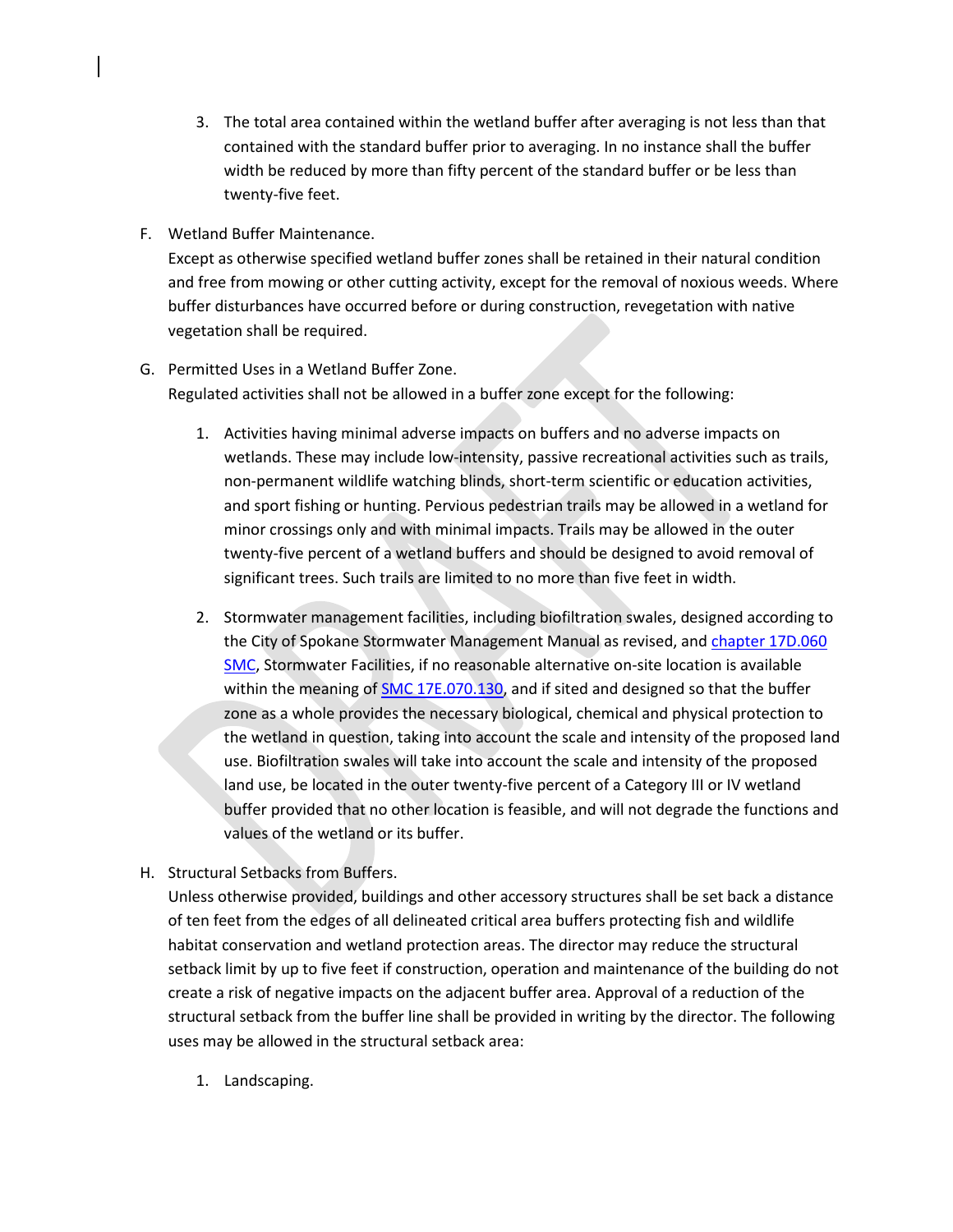- 2. Uncovered decks.
- 3. Roof eaves and overhangs, maximum of twenty-four inches.
- 4. Pervious unroofed stairways and steps.
- 5. Impervious ground surfaces, such as driveways and patios.

Date Passed: Monday, December 3, 2007

Effective Date: Sunday, January 6, 2008

ORD C34148 Section 73

[Section 17E.070.120](https://my.spokanecity.org/smc/?Section=17E.070.120) Reasonable Use Exceptions

- A. Regulated activities shall not be authorized within a wetland or wetland buffer except where it can be demonstrated that an extraordinary hardship exists, or the impact is both unavoidable and necessary, or that all reasonable economic uses are denied, as defined below:
	- 1. Extraordinary Hardship.

With respect to Category I and II wetlands, an applicant must demonstrate that denial of the permit would impose an extraordinary hardship on the part of the applicant brought about by circumstances peculiar to the subject property and not as a direct result of actions taken by the current or previous owner(s).

2. Unavoidable and Necessary Impacts.

With respect to all other wetlands, the following provisions shall apply. For waterdependent activities, unavoidable and necessary impacts can be demonstrated when there are no practicable alternatives which would not:

- a. involve a wetland or which would not have less adverse impact on a wetland;
- b. have other significant adverse environmental consequences.
- 3. Stormwater management facilities will be considered in wetland buffers with overflow into wetlands or wetland buffers, subject to regulation under the City of Spokane Stormwater Management Manual as revised[, chapter 17D.060 SMC,](https://my.spokanecity.org/smc/?Chapter=17D.060) Stormwater Facilities, and all other applicable provisions in this chapter.
- 4. Where non-water-dependent activities are proposed, the applicant must demonstrate that:
	- a. the basic project purpose cannot reasonably be accomplished using an alternative site in the general region that is available to the applicant and may feasibly be used to accomplish the project;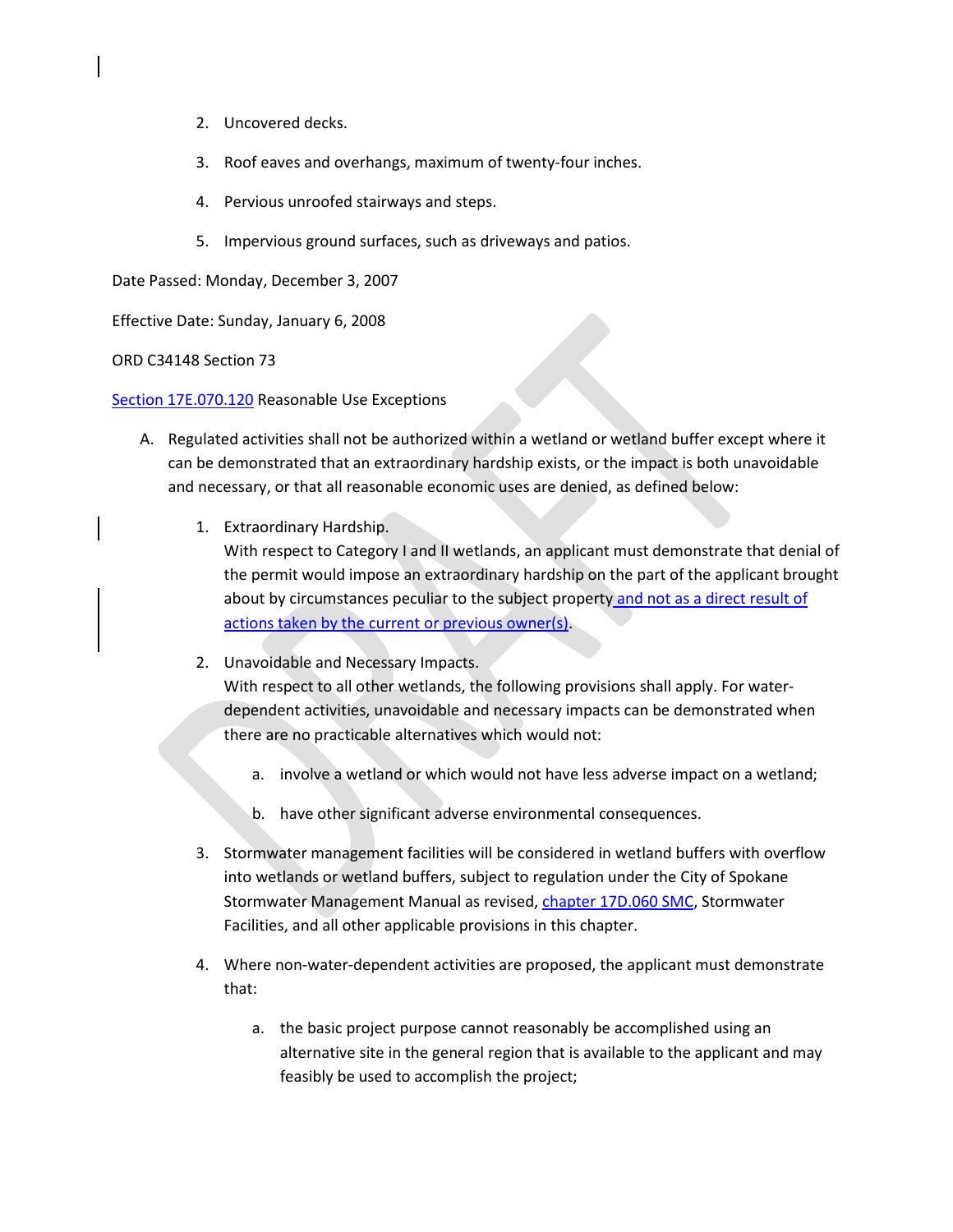- b. a reduction in the size, scope, configuration or density of the project as proposed and all alternative designs of the project as proposed that would avoid, or result in less, adverse impact on a wetland of its buffer will not accomplish the basic purpose of the project; and
- c. in cases where the applicant has rejected alternatives to the project as proposed due to constraints such as zoning, deficiencies of infrastructure, or parcel size, the applicant has made a reasonable attempt to remove or accommodate such constraints.

# B. Reasonable Use.

If an applicant for a development proposal demonstrates to the satisfaction of the director that application of the standards of this chapter would deny all reasonable economic use of the property, development as conditioned shall be allowed if the applicant also demonstrates all of the following to the satisfaction of the director:

- 1. That the proposed development is water-dependent or requires access to the wetland as a central element of its basic function, or is not water-dependent but has no practicable alternative pursuant to this section.
- 2. That no reasonable use with less impact on the wetland and its buffer is possible.
- 3. That there is no feasible on-site alternative to the proposed development, including reduction in density, planned unit development and/or revision of road and lot layout that would allow a reasonable economic use with less adverse impacts to wetlands and wetland buffers.
- 4. That the proposed development will not jeopardize the continued existence of species listed by the federal government or the state as endangered, threatened, sensitive or documented priority species or priority habitats.
- 5. That any and all alterations to wetlands and wetland buffers will be mitigated as provided in SMC 17E.070.04[0SMC 17E.070.130.](https://my.spokanecity.org/smc/?Section=17E.070.040)
- 6. That there will be no damage to nearby public or private property and no threat to the health or safety of people on or off the property; and
- 7. That the inability to derive reasonable economic use of the property is not the result of actions by the applicant, or the present or prior owner of the property, in segregating or dividing the property and creating the undevelopable condition after the effective date of this chapter.
- C. Mitigation will be required for impacts to a wetland or wetland buffer caused by unavoidable and necessary, extraordinary hardships, and reasonable use exceptions to standards.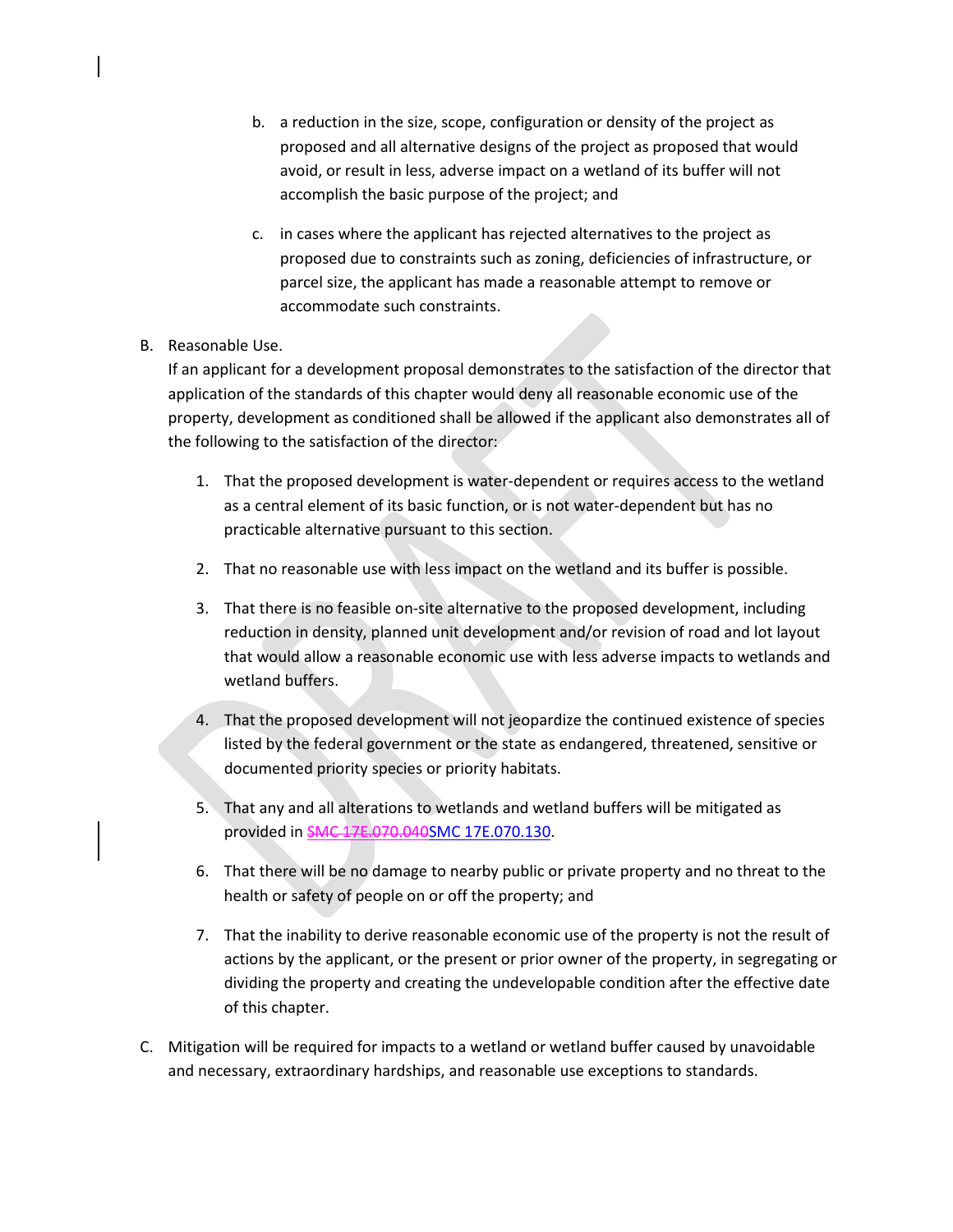D. Prior to granting any special exception under this section, the director shall make written findings on each of the items listed above.

Date Passed: Monday, December 3, 2007

Effective Date: Sunday, January 6, 2008

ORD C34148 Section 73

## [Section 17E.070.130](https://my.spokanecity.org/smc/?Section=17E.070.130) Mitigation

Wetland mitigation shall be consistent with Wetland Mitigation in Washington State, Parts 1 and 2 (2006) as amended from time to time, to provide consistency for applicants who must also apply for state and federal permits.

A. Conditions.

As a condition of any permit or approval allowing alteration of wetlands or associated buffers, the applicant will engage in the restoration, creation, rehabilitation, enhancement or preservation of wetlands in order to offset the impacts resulting from the applicants or violators actions. The applicant will develop an appropriate mitigation plan that provides for mitigation measures as outlined below. Wetland mitigation means the use of any or all of the following action listed in descending order of preference (mitigation sequencing):

- 1. Avoiding the impact altogether by not taking a certain action or parts of an action.
- 2. Minimizing impacts by limiting the degree or magnitude of the action and its implementation, by using appropriate technology, or by taking affirmative steps to avoid or reduce impacts.
- 3. Rectifying the impact by repairing, rehabilitating or restoring the affected environment.
- 4. Reducing or eliminating the impact over time by preservation and maintenance operations during the life of the action.
- 5. Compensating for the impact by replacing, enhancing or providing substitute resources or environments; or
- 6. Monitoring the impact and the compensation project and taking appropriate corrective measures. Mitigation may include a combination of the above measures.

# B. Performance Standards.

Compensatory mitigation must follow a mitigation plan which includes the components listed in subsection D of this section. All mitigation plans must meet the minimum performance standards set forth in subsection C of this section.

C. Wetlands Restoration, Creation, Rehabilitation, Enhancement and Preservation.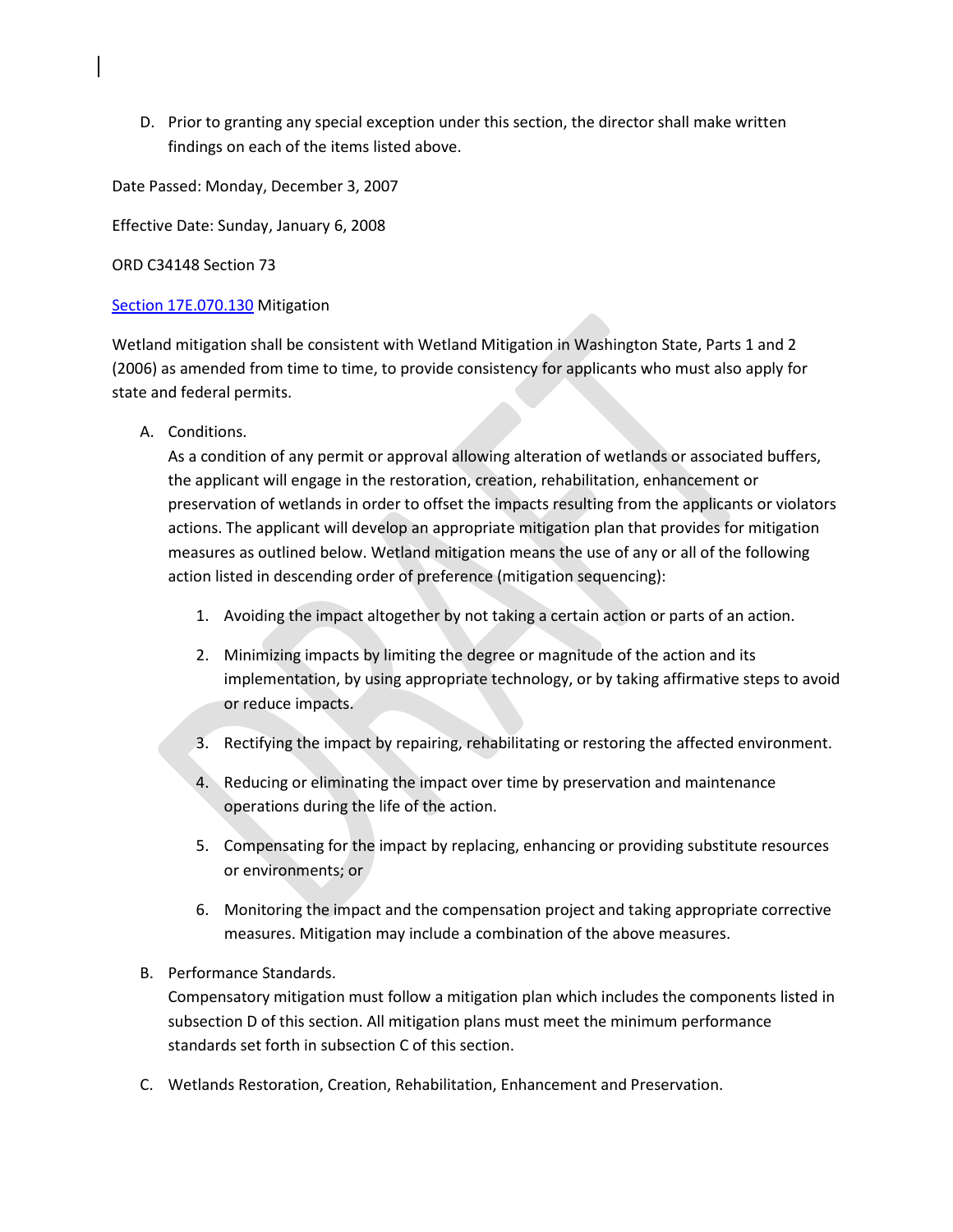- 1. Any person who degrades wetlands must restore, create, rehabilitate,  $\theta$  enhance, or preserve equivalent areas or greater areas of wetlands than those altered in order to compensate for loss of wetland acreage or functions.
- 2. Acreage Replacement Ratio.

The following standard ratios apply to compensatory wetland mitigation that is in-kind. If a proposal seeks to eliminate a functional wetland through development, that loss must be compensated through creation or restoration mitigation. This strategy meets the no net loss standard for wetland function and value. The first number specifies the acreage of wetlands requiring replacement and the second specifies the acreage of wetlands altered.

| Table 17E.070.130-1              |                                                   |                                                                          |                                                                                      |                                                                                      |                    |  |
|----------------------------------|---------------------------------------------------|--------------------------------------------------------------------------|--------------------------------------------------------------------------------------|--------------------------------------------------------------------------------------|--------------------|--|
| Category<br>and Type             | <b>Type of Wetland Mitigation</b>                 |                                                                          |                                                                                      |                                                                                      |                    |  |
| of<br>Wetland<br><b>Impacts</b>  | Re-<br>establishment<br>or Creation               | <b>Rehabilitation Only [1]</b>                                           | Re-<br>or Creation<br>$(R/C)$ and<br><b>Rehabilitation Enhancement</b><br>$(RH)$ [1] | Re-<br>establishment establishment Only [1]<br>or Creation<br>$(R/C)$ and<br>(E) [1] | <b>Enhancement</b> |  |
| All<br>Category<br>IV            | 1.5:1                                             | 3:1                                                                      | $1:1 R/C$ and<br>$1:1$ RH                                                            | 1:1 $R/C$ and<br>2:1 E                                                               | 6:1                |  |
| All<br>Category<br>III           | 2:1                                               | 4:1                                                                      | 1:1 $R/C$ and<br>2:1 RH                                                              | 1:1 $R/C$ and<br>4:1 E                                                               | 8:1                |  |
| Category<br>$\sf II$<br>Forested | 4:1                                               | 8:1                                                                      | 1:1 $R/C$ and<br>4:1 RH                                                              | 1:1 $R/C$ and<br>6:1 E                                                               | 16:1               |  |
| Category<br>II Vernal<br>Pool    | 2:1<br>must be<br>seasonally<br>ponded<br>wetland | 4:1<br>Compensation Compensation must be<br>seasonally ponded<br>wetland | 1:1 $R/C$ and<br>2:1 RH                                                              | Case-by-case                                                                         | Case-by-case       |  |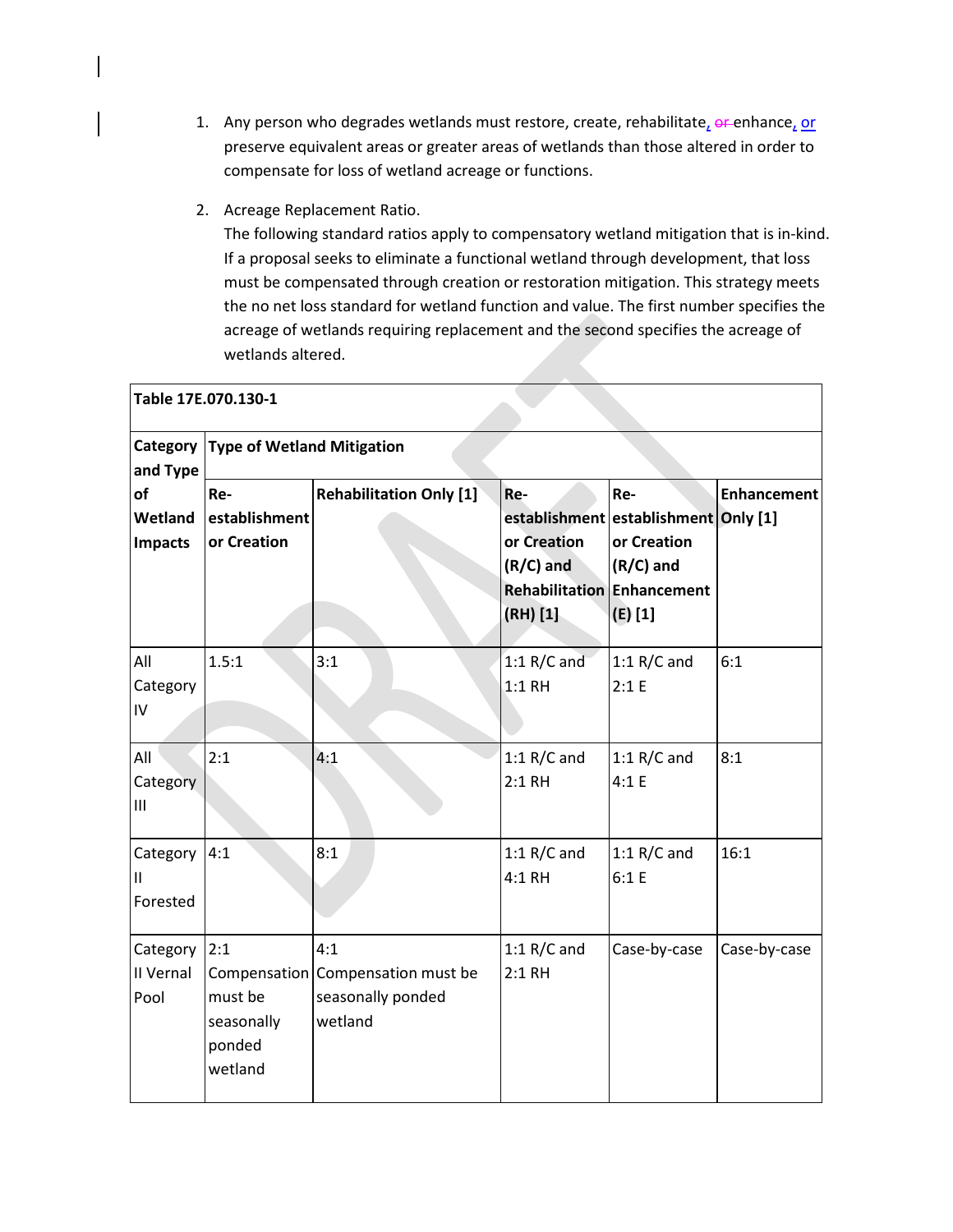| All Other<br>Category<br>$\mathsf{II}$                     | 3:1                                      | 6:1                                                                  | 1:1 $R/C$ and<br>4:1 RH               | 1:1 $R/C$ and<br>8:1 E                | 12:1         |
|------------------------------------------------------------|------------------------------------------|----------------------------------------------------------------------|---------------------------------------|---------------------------------------|--------------|
| Category<br>Forested                                       | 6:1                                      | 12:1                                                                 | 1:1 $R/C$ and<br>10:1 RH              | 1:1 $R/C$ and<br>20:1 E               | 24:1         |
| Category<br>I-Based<br>on Score<br>for<br><b>Functions</b> | 4:1                                      | 8:1                                                                  | 1:1 $R/C$ and<br>6:1 RH               | 1:1 $R/C$ and<br>12:1 E               | 16:1         |
| Category<br>I Natural<br>Heritage<br>Site                  | <b>Not</b><br>considered<br>possible [2] | 6:1<br>Rehabilitation of a<br>Natural Heritage Site                  | R/C not<br>considered<br>possible [2] | R/C not<br>considered<br>possible [2] | Case-by-case |
| Category<br>I Alkali                                       | <b>Not</b><br>considered<br>possible [2] | 6:1<br>RehabilitionRehabilitation considered<br>of an alkali wetland | R/C not<br>possible [2]               | R/C not<br>considered<br>possible [2] | Case-by-case |
| Category<br>I Bog                                          | <b>Not</b><br>considered<br>possible [2] | 6:1<br>Rehabilitation of a bog                                       | R/C not<br>considered<br>possible [2] | R/C not<br>considered<br>possible [2] | Case-by-case |

[1] These ratios are based on the assumption that the rehabilitation or enhancement actions implemented represent the average degree of improvement possible for the site. Proposals to implement more effective rehabilitation or enhancement actions may result in a lower ratio, while less effective actions may result in a higher ratio. The distinction between rehabilitation and enhancement is not clear-cut. Instead, rehabilitation and enhancement actions span a continuum. Proposals that fall within the gray area between rehabilitation and enhancement will result in a ratio that lies between the ratios for rehabilitation and the ratios for enhancement.

[2] Natural heritage sites Wetlands with a high conservation value and, alkali wetlands are considered irreplaceable wetlands because they perform functions that cannot be replaced through compensatory mitigation. Impacts to such wetlands would therefore result in a net loss of some functions no matter what kind of compensation is proposed.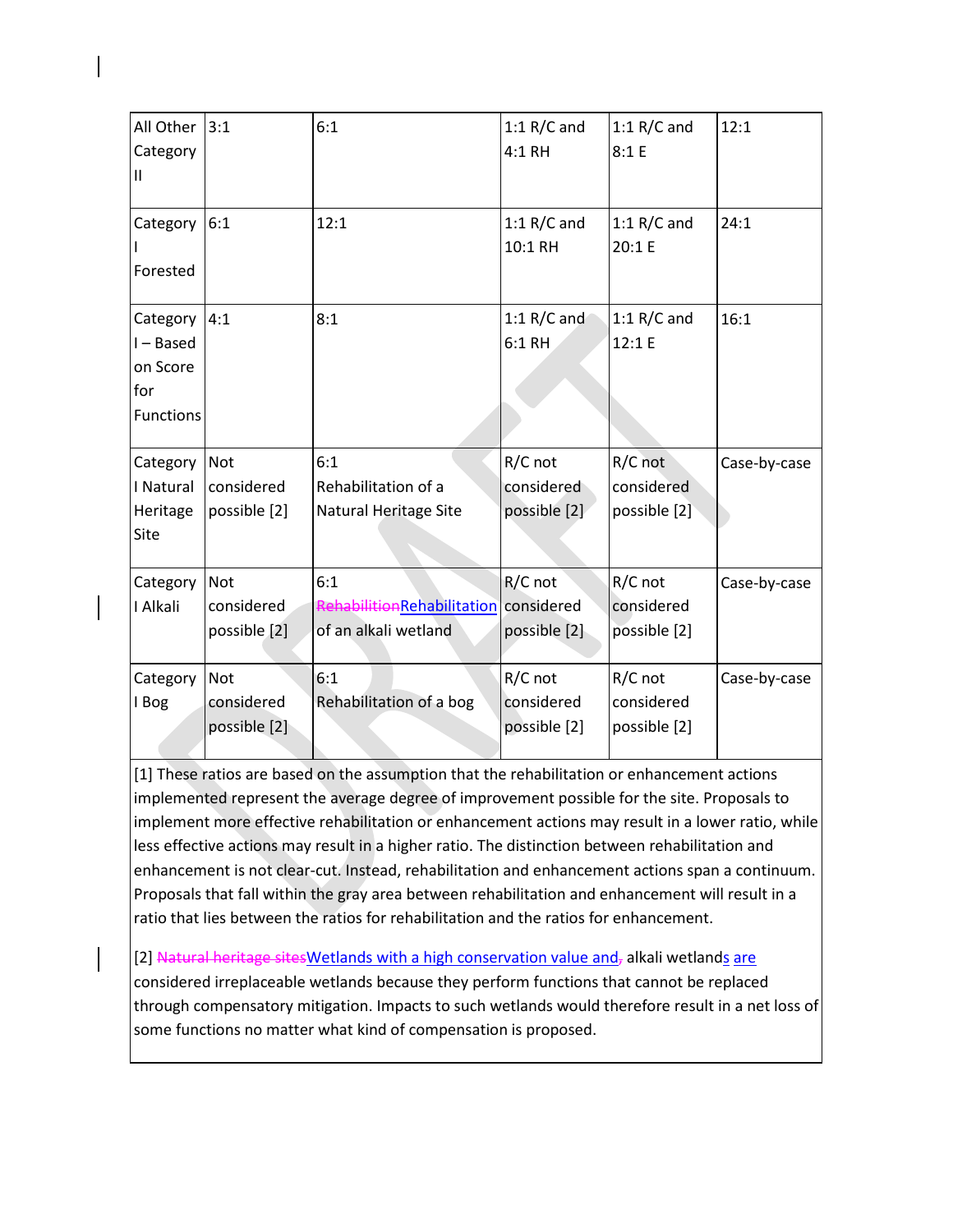3. Increased Replacement Ratio.

The standard replacement ratio may be increased under the following circumstances:

- a. High degree of uncertainty as to the probable success of the proposed restoration or creation.
- b. Significant period of time between destruction and replication of wetland functions.
- c. Projected losses in functional value and other uses, such as recreation, scientific research and education, are relatively high.
- d. Not possible to create or restore same type of wetland.
- e. Off-site compensation is offered.
- 4. Decreased Replacement Ratio.

The standard replacement ratio may be decreased under the following circumstances: scientifically supported evidence which demonstrates that no net loss of wetland function or value is attained under the decreased ratio. In all cases, a minimum acreage replacement ratio of 1:1.5 is required.

- 5. Wetland Enhancement.
	- a. Any applicant proposing to degrade wetlands may propose to enhance existing wetlands in order to compensate for wetland losses. Applicants proposing to enhance wetlands must identify how enhancement conforms with the overall goals and requirements of the wetlands protection program.
	- b. A wetlands enhancement compensation project will be considered, if enhancement for one function and value will not degrade another function or value. Acreage replacement ratios may be increased up to one hundred percent to recognize existing functional values. Category I wetlands may not be enhanced.
- 6. In-kind/Out-of-kind Mitigation.

In-kind mitigation must be provided except where the applicant can demonstrate that:

- a. the wetland system is already degraded and out-of-kind replacement will result in a wetland with greater functional value;
- b. technical problems such as exotic vegetation and changes in watershed hydrology make implementation of in-kind mitigation impossible.

Where out of-kind replacement is accepted, greater acreage replacement ratios may be required to compensate for lost functional values.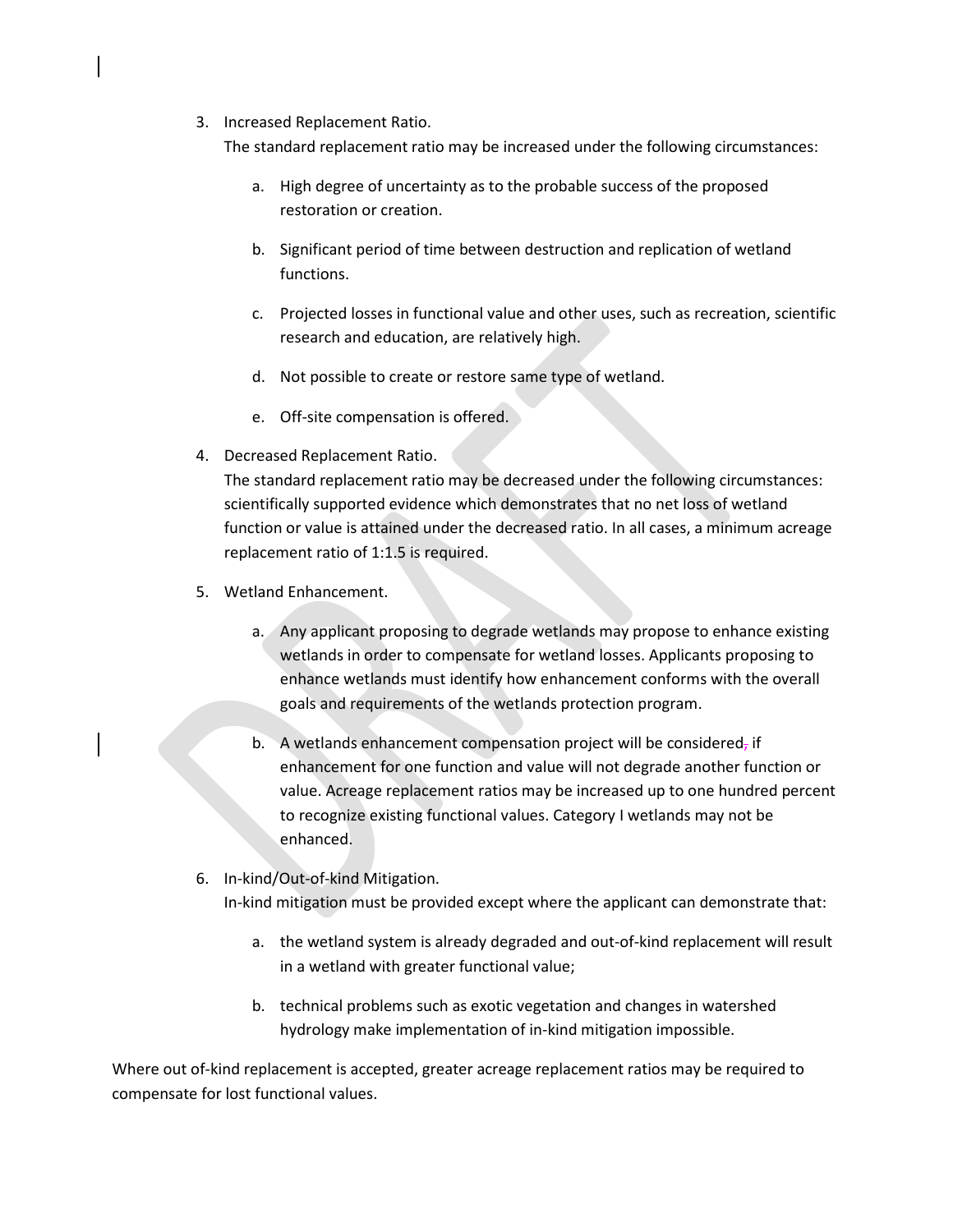7. On-site/Off-site Mitigation.

On-site mitigation shall be provided except where the applicant can demonstrate that:

- a. the hydrology and ecosystem of the original wetland and those who benefit from the hydrology and ecosystem will not be damaged by the on-site loss; and
- b. on-site mitigation is not scientifically feasible due to problems with hydrology, soils, or factors such as other potentially adverse impacts from surrounding land uses; or
- c. existing functional values at the site of the proposed restoration are significantly greater than lost wetland functional values; or
- d. established goals for flood storage, flood conveyance, habitat or other wetland functions have been established and strongly justify location of mitigation measures at another site.
- 8. Mitigation Outside of Primary Drainage Basin. Wetland creation or restoration must occur within the same primary drainage basin as the wetland loss occurred, unless the applicant can demonstrate that:
	- a. the hydrology and ecosystem of the original wetland and those who benefit from the hydrology and ecosystem will not be substantially damaged by the loss within that primary drainage basin; and
	- b. in-basin mitigation is not scientifically feasible due to problems with hydrology, soils or other factors such as other potentially adverse impacts from surrounding land uses; or
	- c. existing functional values in a different primary drainage basin are significantly greater than lost wetland functional values; or
	- d. established goals for flood storage, flood conveyance, habitat or other wetland functions have been established and strongly justify location of mitigation measures in a different primary drainage basin.
- 9. Mitigation Site Selection.

In selecting mitigation sites, applicants are encouraged to utilize *Selecting Wetland Mitigation Sites Using a Watershed Approach* (Eastern Washington) (Publication #10-06- 07, November 2010). Applicants must pursue siting in the following order of preference:

- a. Upland sites which were formerly wetlands.
- b. Degraded upland sites generally having bare ground or vegetative cover consisting primarily of exotic introduced species, weeds or emergent vegetation; and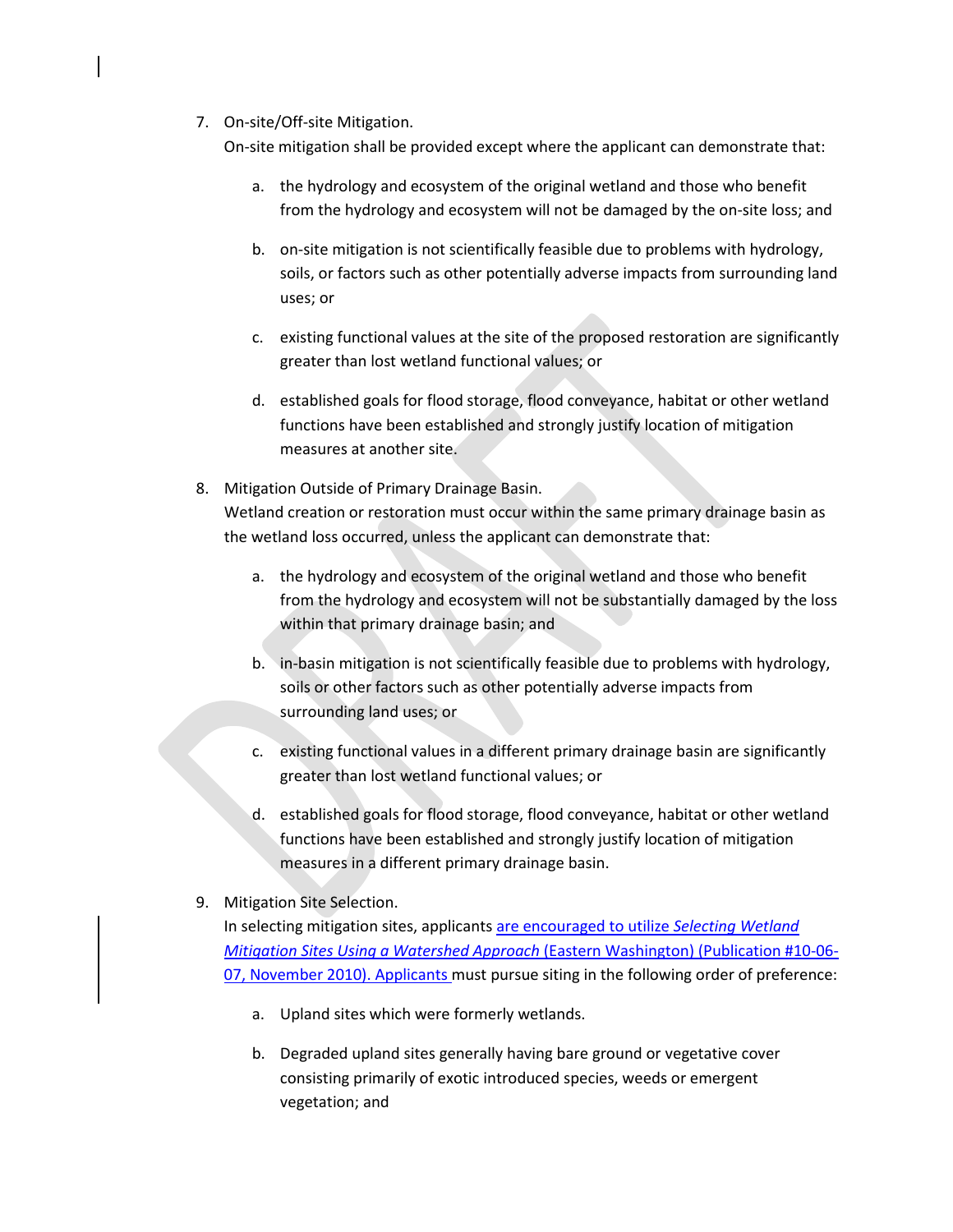- c. Other upland sites.
- 10. Timing.

Where feasible, mitigation projects are to be completed prior to activities that will disturb wetlands. Bonding is required if mitigation projects cannot be completed prior to project completion. Construction of mitigation projects must be timed to reduce impacts to existing wildlife and flora.

D. Components of Mitigation Plans.

All wetland restoration, creation, rehabilitation, enhancement and/or preservation projects required pursuant to this chapter, either as a permit condition or as the result of an enforcement action, must follow a mitigation plan prepared by qualified wetland professionals meeting City requirements. The applicant or violator must receive written approval of the mitigation plan prior to commencement of any wetland restoration, creation or enhancement activity. The mitigation plan must contain at least the following components:

- 1. Baseline Information.
	- a. A written assessment and accompanying maps of the impacted wetland including, at a minimum:
		- i. Wetland delineation.
		- ii. Existing wetland acreage.
		- iii. Proposed wetland impacts.
		- iv. Vegetative, faunal and hydrologic characteristics.
		- v. Soil and substrate conditions; and
		- vi. Topographic elevations.
	- b. If the compensation site is different from the impacted wetland site, baseline information should also include:
		- i. the watershed.
		- ii. surface hydrology,
		- iii. existing and proposed adjacent land uses,
		- iv. proposed buffers; and
		- v. ownership.
- 2. Environmental Goals and Objectives. A written report must be provided identifying: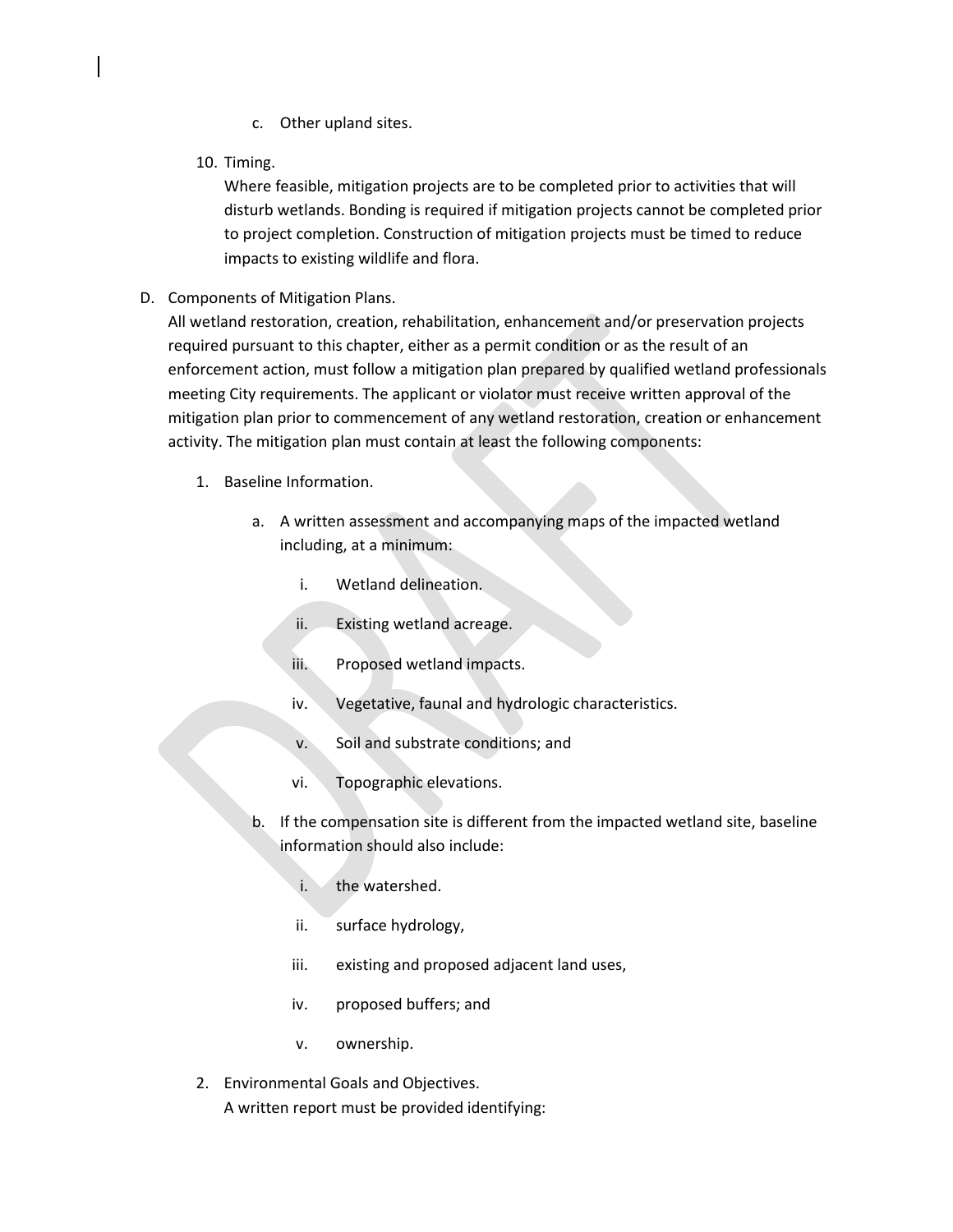- a. goals and objectives and describing project description;
- b. site selection criteria;
- c. compensation goals;
- d. target evaluation species and resource functions;
- e. dates for beginning and completion; and
- f. a complete description of the functions and values sought in the new wetland.

The goals and objectives must be related to the functions and values of the original wetland, or if out-ofkind, the type of wetland to be emulated. The report must also include an analysis of the likelihood of success of the compensation project at duplicating the original wetland, and the long-term viability of the project, based on the experiences of comparable projects, if any.

3. Monitoring Program.

Specific measurable criteria approved by the director, are shall be provided for evaluating whether the goals and objectives of the project are being achieved, and for determining when and if remedial action or contingency measures should be implemented. Such criteria may include water quality standards, survival rates of planted vegetation, species abundance and diversity targets, habitat diversity indices, or other ecological, geological or hydrological criteria. The mitigation plan manager must assure work is completed in accordance with the mitigation plan and, if necessary, the contingency plan. The monitoring program will continue for at least five years from the date of plant installation. Monitoring will continue for ten years where woody vegetation (forested or shrub wetlands) is the intended result. These communities take at least eight years after planting to reach eighty percent canopy closure. Reporting for a ten year monitoring period shall occur in years one, two, three, five seven and ten. Monitoring in all instances shall be bonded. Reporting results of the monitoring data to the director is the responsibility of the applicant.

4. Detailed Construction Plans.

Written specifications and descriptions of mitigation techniques are to be provided, as specified by the director.

5. Construction Oversight.

The construction of the mitigation project will be monitored by a qualified wetlands professional to insure that the project fulfills its goals.

6. Contingency Plan.

The plan must identify potential courses of action that can be taken when monitoring or evaluation indicates project performance standards are not being met.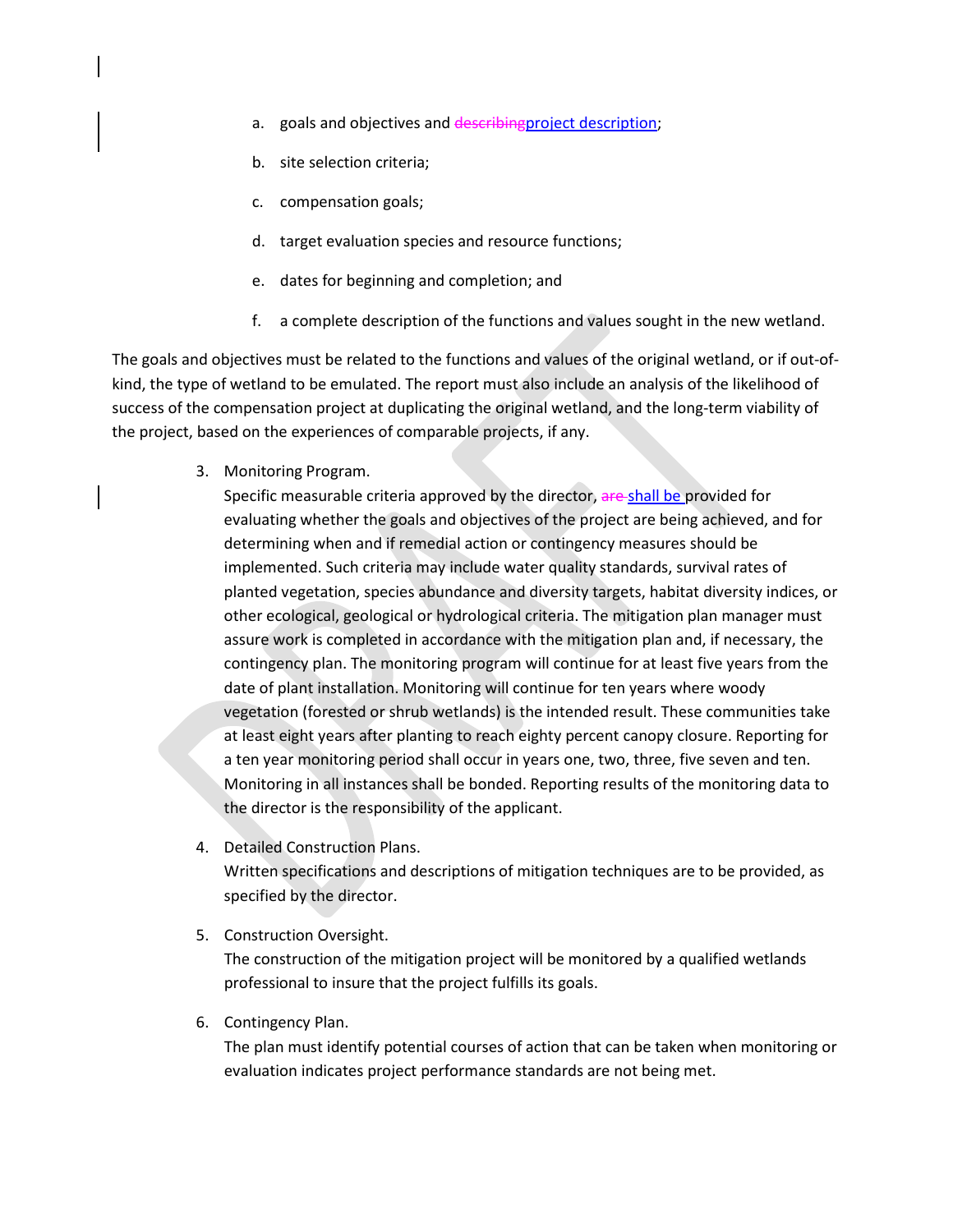7. Permit Conditions.

Any mitigation plan prepared pursuant to this section becomes part of the any-permit application or approval.

8. Performance Bonds and Demonstration of Competence.

The applicant must provide demonstration of administrative, supervisory and technical competence, financial resources and scientific expertise of sufficient standing to successfully execute the mitigation plan. The applicant will name a mitigation project manager and provide the qualifications of each team member involved in preparing, implementing and supervising the mitigation plan. This includes educational background and, areas of expertise, training and experience with comparable projects. In addition, bonds ensuring fulfillment of the mitigation project, the monitoring program, and any contingency measures must be posted in the amount of one hundred twenty-five percent of the expected project cost of mitigation, plus a factor to be determined to allow for inflation during the time the project is being monitored. An administration fee for the mitigation project may be assessed to reimburse the City for costs incurred during the course of the monitoring program.

9. Consultation With Other Agencies. Applicants are encouraged to consult with federal, state, local agencies having expertise or interest in a mitigation proposal.

Date Passed: Monday, December 3, 2007

Effective Date: Sunday, January 6, 2008

ORD C34148 Section 73

[Section 17E.070.140](https://my.spokanecity.org/smc/?Section=17E.070.140) Mitigation Banking

Mitigation banking shall be consistent with chapter 90.84 RCW. Credits from a wetland mitigation bank may be approved for use as compensation for unavoidable impacts when the:

- A. bank is certified under chapter 173-700 WAC;
- B. director, in consultation with the department Department of ecology Ecology, determines that the wetland mitigation bank provides appropriate compensation for the authorized impacts; and,
- C. proposed use of credits is consistent with the terms and conditions of the bank's certification.

Replacement ratios for projects using bank credits shall be consistent with replacement rations specified in the bank's certification. Credits from a certified wetland mitigation bank may be used to compensate for impacts located with the service area specified in the bank's certification. In some cases, the service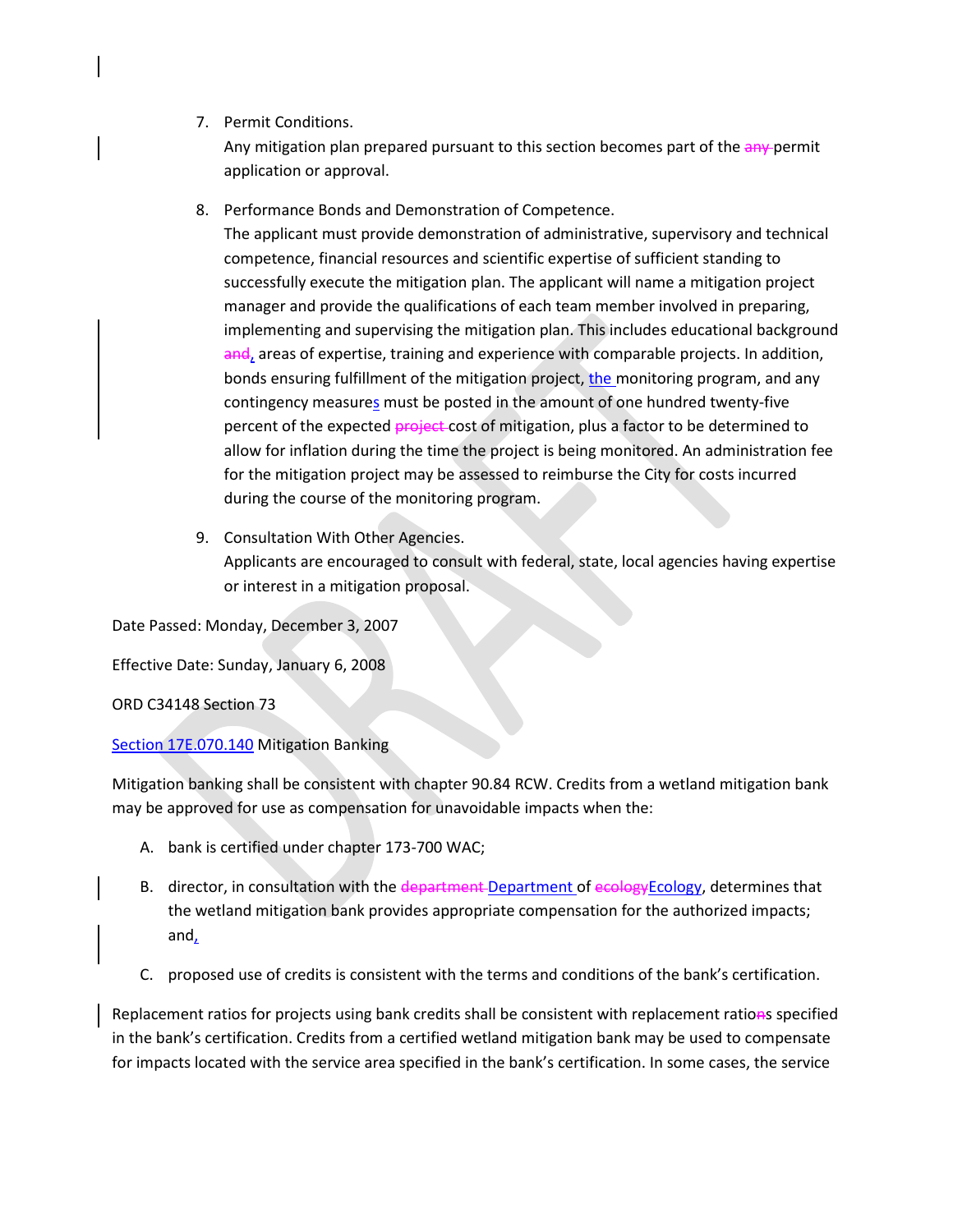area of the bank may include portions of more than one adjacent drainage basin for specific wetland functions.

Date Passed: Monday, December 3, 2007

Effective Date: Sunday, January 6, 2008

## ORD C34148 Section 73

## [Section 17E.070.150](https://my.spokanecity.org/smc/?Section=17E.070.150) Incentives and Stewardship Options

- A. On-site Density Transfer or Clustering.
	- For residential development proposals on lands containing potential or identified critical areas, including wetland areas and buffers, the applicant may apply for planned unit development (PUD) under [chapter 17G.070 SMC.](https://my.spokanecity.org/smc/?Chapter=17G.070) The maximum number of dwelling units (DU) for a lot or parcel that contains a wetland area and buffer is determined by the site's zoning and by the density bonus allowed i[n chapter 17G.070 SMC.](https://my.spokanecity.org/smc/?Chapter=17G.070) The use of residential density transfer or clustering through the use of planned unit developments (PUDs) including bonus density is encouraged as a means to protect and preserve wetlands, wetland buffers and fish and wildlife habitat conservation areas. The provisions of [chapter 17G.070 SMC](https://my.spokanecity.org/smc/?Chapter=17G.070) shall control the use of density transfer or clustering, planned unit developments and bonus density.
- B. Property Tax and Income Tax Advantages.
	- 1. Property Tax Relief.

The Spokane County assessor Assessor shall consider the wetland areas and associated buffers contained within this chapter when determining the fair market value of land. Any owner of a wetland area who has dedicated a conservation easement or entered into a perpetual conservation restriction with a department of the local, state or federal government or a nonprofit organization to permanently control some or all the uses and activities within these areas may request that the Spokane County assessor Assessor reevaluate that specific area consistent with those restrictions and provisions of open space land current use taxation (see RCW 84.40.030).

2. Federal Income Tax Advantages.

There are significant federal income tax advantages that can be realized by an individual or estate for gifts of real property for conservation purposes to local governments or non-profit organizations, such as land trusts. The specific rules on federal income tax deductions can be found in section 170 of the Internal Revenue Code.

- C. Stewardship Options.
	- 1. The Spokane County conservation district offers stewardship information, classes and technical assistance to property owners. Programs include shoreline stewardship, forestry, small acreage conservation agriculture, water resources, and soil information.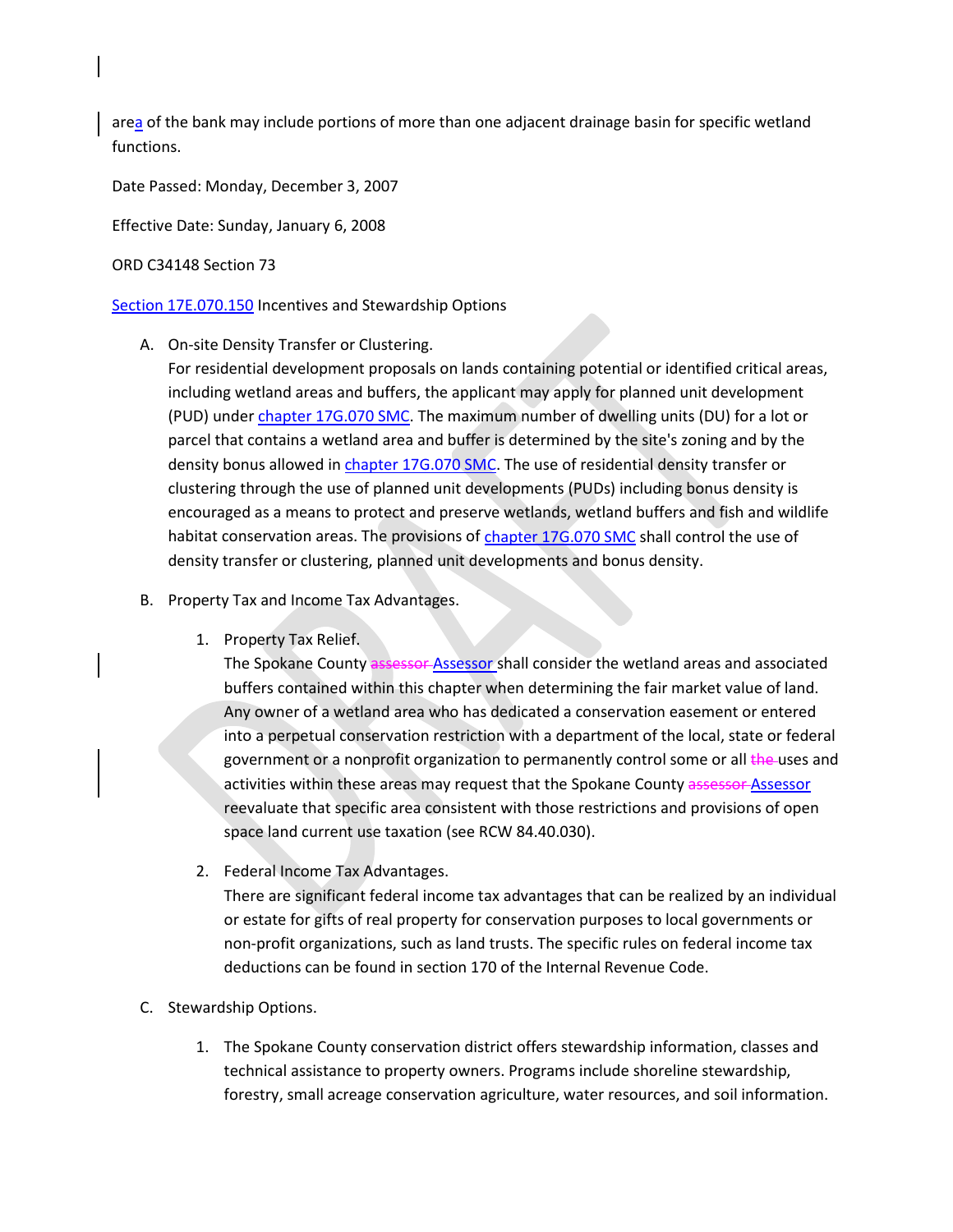2. Spokane County conservation futures program, initiated in 1994, is funded by a property tax assessed for each home in the county. This tax money is earmarked solely for the acquisition of property and development rights. These funds acquire lands or future development rights on lands for public use and enjoyment. The conservation areas are defined areas of undeveloped land primarily left in its natural condition. These areas may be used for passive recreational purposes, to create secluded areas, or as buffers in urban areas. Conserved lands include wetlands, farmlands, steep hillsides, river corridors, viewpoints and wildlife habitats and corridors.

Date Passed: Monday, December 3, 2007

Effective Date: Sunday, January 6, 2008

ORD C34148 Section 73

## [Section 17E.070.160](https://my.spokanecity.org/smc/?Section=17E.070.160) Administration

- A. The department director identified i[n chapter 17A.010 SMC](https://my.spokanecity.org/smc/?Chapter=17A.010) ("Director") shall administer and interpret the provisions of this chapter, except as specifically provided. The director is authorized to adopt, in accordance with administrative procedures set by ordinance, such rules as are necessary to implement the requirements of this chapter and to carry out the duties of the director hereunder. Except as otherwise provided in this chapter, the administrative procedures set forth in [chapter 17G.010 SMC](https://my.spokanecity.org/smc/?Chapter=17G.010) and [chapter 17G.060 SMC](https://my.spokanecity.org/smc/?Chapter=17G.010) shall apply to this chapter.
- B. The director may also consult with other City departments and state and federal agencies as necessary to obtain additional technical and environmental review assistance.
- C. The director shall review and analyze all applications for all permits or approvals subject to this chapter. Such applications shall be approved only after the director is satisfied the applications comply with this chapter.
- D. Every City department issuing a permit for development on parcels containing a wetland or buffer shall require the use of best management practices to prevent impacts to wetlands and buffers and to meet the intent of this chapter. Departments shall require mitigation to address unavoidable impacts. All such City departments shall maintain records documenting compliance with this subsection.
- E. Except as otherwise stipulated in this chapter, the administrative procedures set forth in [chapter](https://my.spokanecity.org/smc/?Chapter=17A.010)  [17A.010 SMC](https://my.spokanecity.org/smc/?Chapter=17A.010) apply to this chapter.

Date Passed: Monday, December 3, 2007

Effective Date: Sunday, January 6, 2008

ORD C34148 Section 73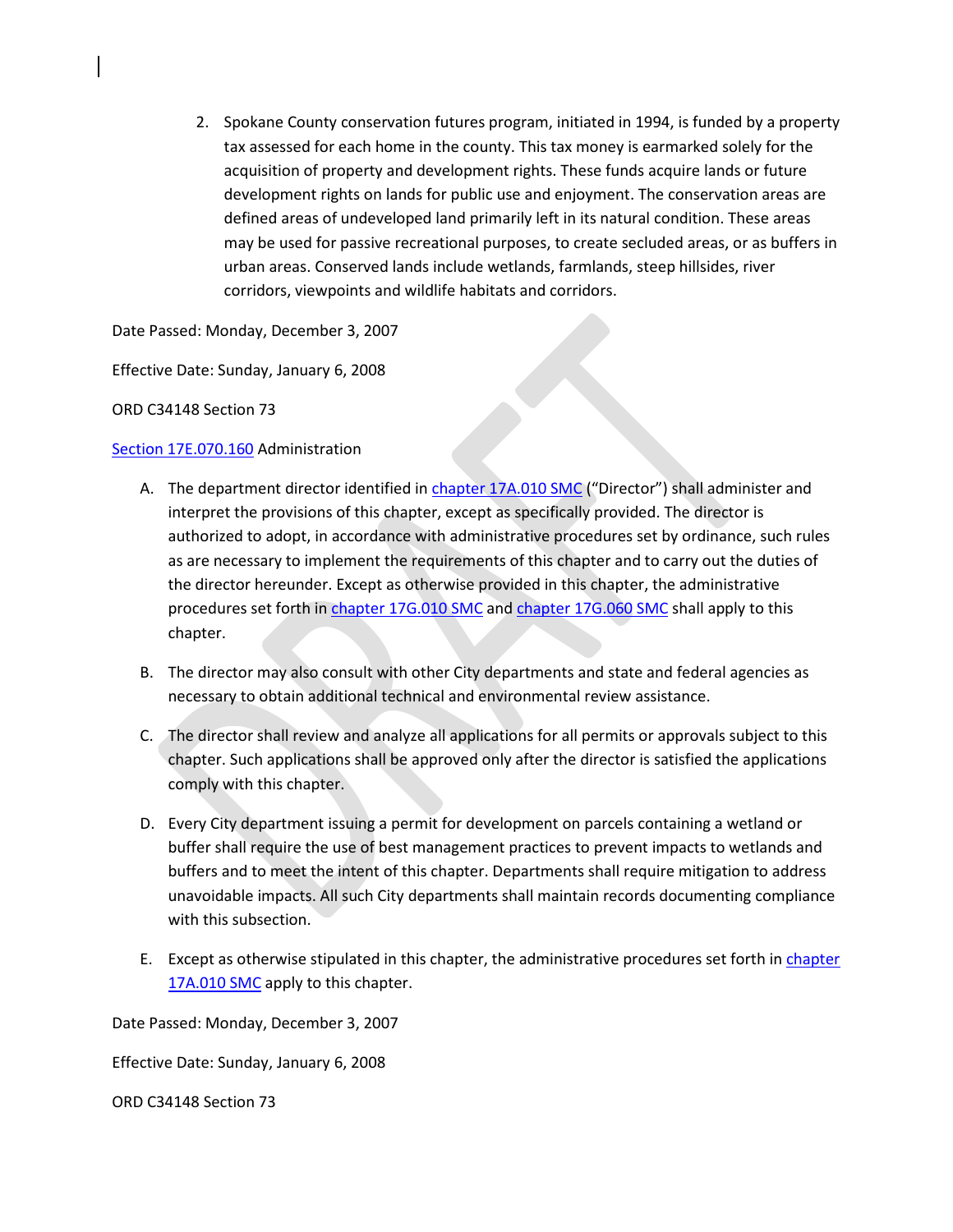### [Section 17E.070.170](https://my.spokanecity.org/smc/?Section=17E.070.170) Violations

- A. It is a violation of this chapter to fail to comply with any provision of this chapter or with any term of any permit condition or approval issued pursuant to this chapter.
- B. It is a violation of this chapter to fail to comply with any order issued pursuant to this chapter or to remove or deface any sign, notice, complaint or order required by or posted in accordance with this chapter.
- C. It is a violation of this chapter to misrepresent any material fact in any application, on plans, or in any other information submitted to obtain any determination, authorization, permit condition or approval under this chapter.
- D. It is a violation of this chapter to aid and abet, counsel, encourage, hire, command, induce or otherwise procure another to violate or fail to comply with this chapter.
- E. Violations of this chapter are subject to the penalties set forth i[n chapter 1.05 SMC.](https://my.spokanecity.org/smc/?Chapter=01.05)

Date Passed: Monday, December 3, 2007

Effective Date: Sunday, January 6, 2008

ORD C34148 Section 73

[Section 17E.070.180](https://my.spokanecity.org/smc/?Section=17E.070.180) Authority to Enforce

- A. The director is authorized to enforce this chapter and may call upon other appropriate City departments to assist in enforcement.
- B. It is the intent of this chapter to place the obligation of complying with its requirements upon the owner, occupier or other person responsible for the condition of the wetland, buffer, land, premises, building or structure within the scope of this chapter.
- C. No provision  $ef$  or term used in this chapter is intended to impose any duty upon the City or any of its officers or employees that would subject them to damages in a civil action.
- D. Nothing contained in this chapter is intended to be nor shall be construed to create or form the basis for liability on the part of the City or its officers, officials, employees or agents for any injury or damage resulting from the failure of any owner of property or land to comply with the provisions of this chapter, or by reason or in consequence of any inspection, notice, order, certificate, permission or approval authorized or issued in connection with the implementation or enforcement of this chapter, or by reason of any action or inaction on the part of the City related in any manner to the enforcement of this chapter by its officers, officials, employees or agents.

Date Passed: Monday, December 3, 2007